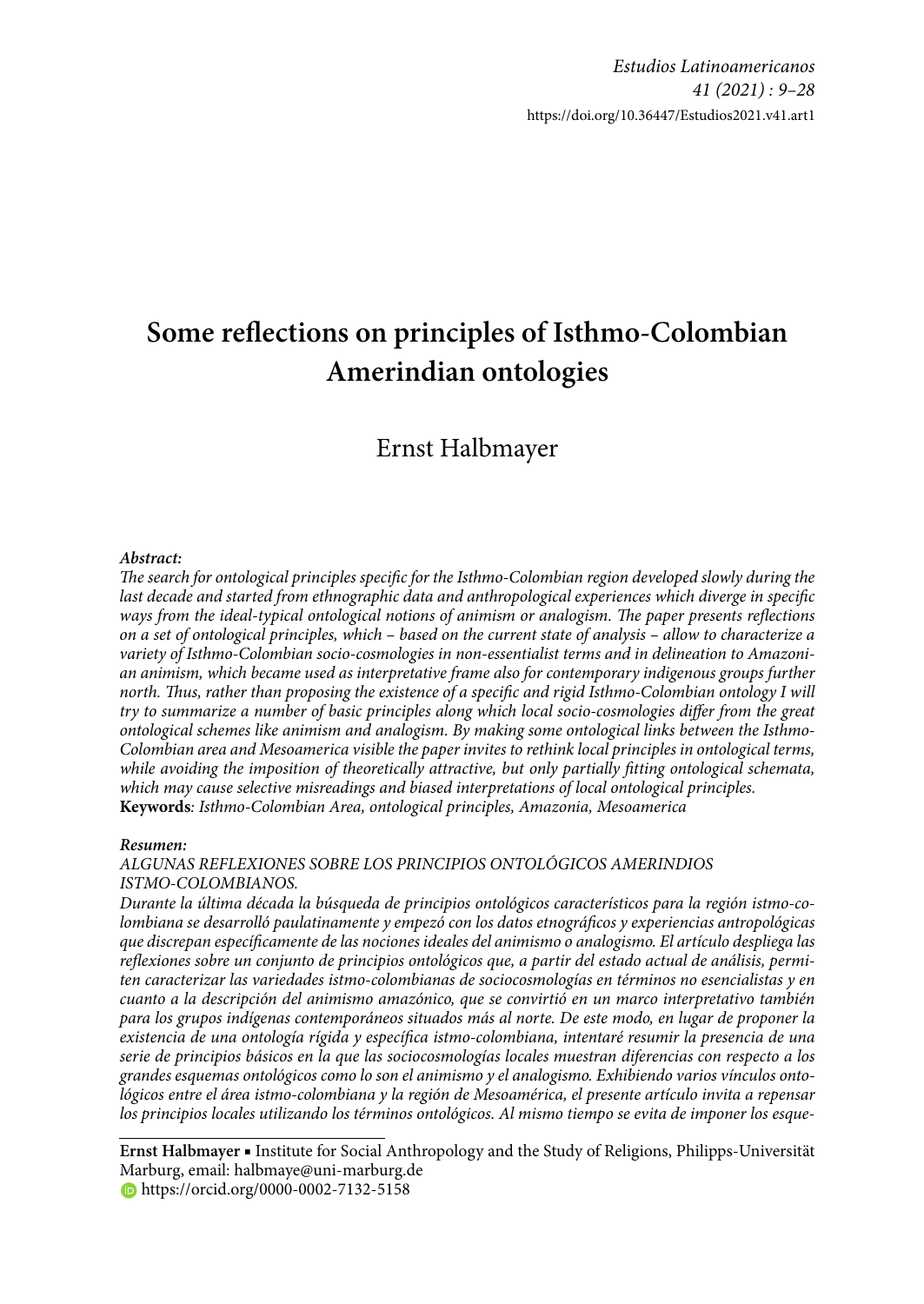*mas ontológicos que parecen ser teóricamente atractivos, pero que solo parcialmente se pueden ajustar a las realidades locales. De este modo se pretende eludir lecturas equivocadas o interpretaciones sesgadas de los principios ontológicos locales.* 

**Palabras claves***: Area Istmo-Colombiana, principios ontologicas, Amazonia, Mesoamerica* 

#### **Introduction**

The search for principles of Isthmo-Colombian ontologies, to which this paper contributes, is inspired by the broader anthropological debates on Amerindian ontologies and multinaturalism (Descola 2013; Viveiros de Castro 1998) and a certain gap in socio-anthropological research on the Isthmo-Colombian area. Since Clark Wissler's (1922: 229–231) and Paul Kirchhoff 's (1943) proposal of a "Chibcha Area" and Julian Steward's studies on the "Circum-Caribbean Area" (Steward 1948; Steward and Faron 1959), anthropology has failed to offer a new comparative understanding of the region. The search for a comparative view on the region has rather been led either by archaeology – for example, by the archeological studies of Haberland (1957) and Willey (1971) on the "intermediate Area", by John Hoopes and Oscar Fonseca on the "Isthmo-Colombian Area" (2003) or Broekhoven, Geurds and Hofman's research on the "Greater Caribbean Area" (Geurds and van Broekhoven 2010; Hofman *et al.* 2010) - or the linguistic studies of Adolfo Constenla Umaña (1991, 2012).

In Julian Steward's cultural-ecological understanding, the so-called "Circum-Caribbean Zone" was defined most importantly by the existence of chiefdoms. After these chiefdoms<sup>1</sup> had disappeared, the contemporary, transformed, and numerically reduced groups resembled the cultures of the Amazonian Tropical Forest Area. For this reason, since the 1950s the theoretical framework for their study was - at least in the region's lowlands – provided by Amazonian anthropology.

Even if aspects of social differentiation and complexity have disappeared over the last 500 years and contemporary local economies seem to resemble those of the Tropical Forest Culture, a closer inspection brings economic as well as sociocosmological or ontological differences to the fore. In economic terms the region was characterized by elaborate trade and what is more, by the existence of markets (Kurella 1993, 1998), irrigation systems. and intensive cultivation on raised fields. Some regions like the Sierra Nevada de Santa Marta (Kogi, Ika, Wiwa) even today are characterized, as has been described for the Andes (Murra 1972), by the vertical control of various ecological levels and by the systematic exchange of products from such levels among different groups, like in the Sierra Nevada del Cocuy among the

<sup>1</sup> For more contemporary reflections on chiefdoms of the area see, for example, Drennan and Uribe 1987; Helms 1980, 1992; Keegan and MacLachlan 1989; Drennan 1995; Redmond 1998; Langebaek 2005; Oyuela-Caycedo 2008.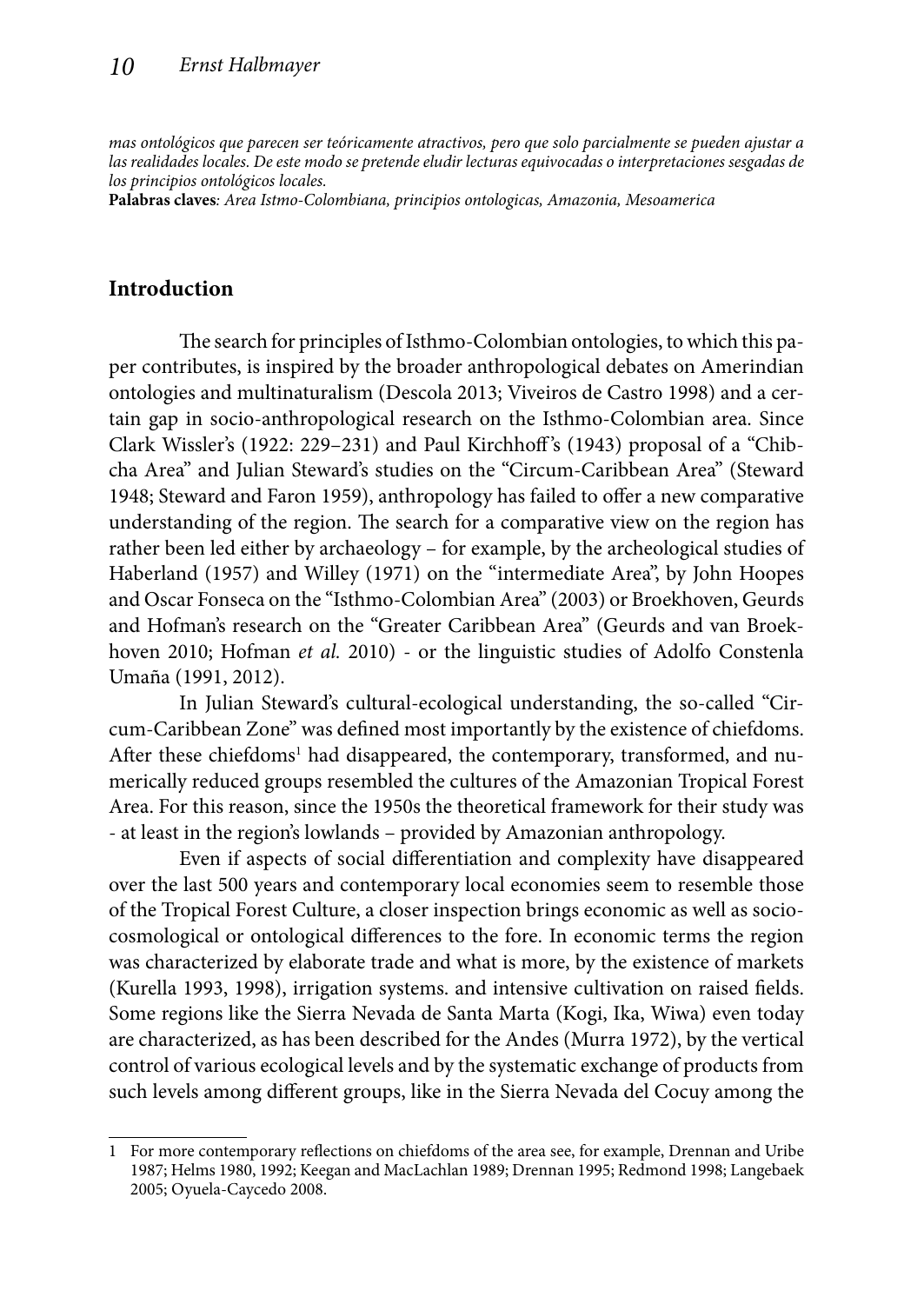U'wa (Falchetti 2001; Osborn 2009). Basic agricultural techniques included putrefaction, incineration, and fallowing (Niño Vargas 2018, 2020b).

In socio-cosmological terms, I argue, there are some striking differences from the ideal-typical Amazonian animism or multinaturalism, as defined by Viveiros de Castro (1998) or Philippe Descola (2013). Thus, the region has the potential to make an important contribution to the debate about the plurality of Lowland South American ontological schemata, establishing links to Mesoamerican and Andean schemata, and providing empirical evidence for cosmological schemata that go beyond unified theories of Amazonian sociality (Viveiros de Castro 2001). In the South American lowlands such alternatives have been discussed in different terms for Arawak-speaking groups (Hill and Santos-Granero 2002), the Northwest Amazon and the Upper Xingú, or Carib-speaking groups (Halbmayer 2012, 2010), while the discussion has been lacking reflections on the northwestern part of the continent and Lower Central America so far.

The principles I will present have emerged from a series of conferences and discussions with fellow anthropologists working ethnographically in the area between Mesoamerica, the Andes, and the Amazon. Mònica Martínez Mauri of the University of Barcelona, with whom I organized several workshops on the topic<sup>2</sup>, deserves special mention, as well as Juan Camilo Niño Vargas of the Universidad de los Andes in Bogotá, with whom I discussed the principles of Chibchan ontologies intensively on various occasions. Results have been published in the book *Amerindian Socio-Cosmologies between the Andes, Amazonia and Mesoamerica: Toward an Anthropological Understanding of the Isthmo-Colombian Area* (Halbmayer 2020a), which presents the outcomes of a conference organized in Lyon in 2017<sup>3</sup> and a special issue of the Colombian Journal *Tabula Rasa* that deals specifically with modes of relations in the area (Martínez Mauri und Halbmayer 2020). The current paper builds upon and adds to these insights.

<sup>2</sup> Among others: the workshop "Between the Andes, Amazonia and Mesoamerica: Cultures and Ontologies of the Intermediate Zone" at the 6th Meeting of German-speaking researchers on South America, Mesoamerica and the Caribbean (Bonn, 2013), the symposium "Cultures and Ontologies of the Intermediate Zone: between the Andes, Amazonia and Mesoamerica" at the 55th International Congress of Americanists in San Salvador (2015) and the panel on "Gifts, Exchanges and Other Modes of Relations among the Contemporary Indigenous Societies of the Isthmo-Colombian Area" at the 56th International Congress of Americanists in Salamanca (2018).

<sup>3</sup> The book is the outcome of a Senior Fellowship of the European Institutes for Advanced Study (EU-RIAS), a program of the European Commission's Marie Skłodowska-Curie Actions. The fellowship allowed me to stay at the Collegium de Lyon and work on the project "Amerindian Socio-Cosmologies in North-Western South America: Toward an integrated Analysis across Chibcha, Carib, and Arawakan Language Families" during the academic year of 2015/16. With the support of the Collegium de Lyon – Institute for Advanced Studies; the French Network of Institutes for Advanced Studies (RFIEA); the Laboratoire Dynamics of Language (DDL) – CNRS-Université Lumière Lyon 2; and the Department of Cultural and Social Anthropology, Marburg University, I was able to organize the workshop "Socio-Cosmologies in the Isthmo–Colombian Area: Toward an Understanding of Relationships among Chibchan and Neighboring Cultures and Languages", which took place in Lyon from 25 to 27 January 2017.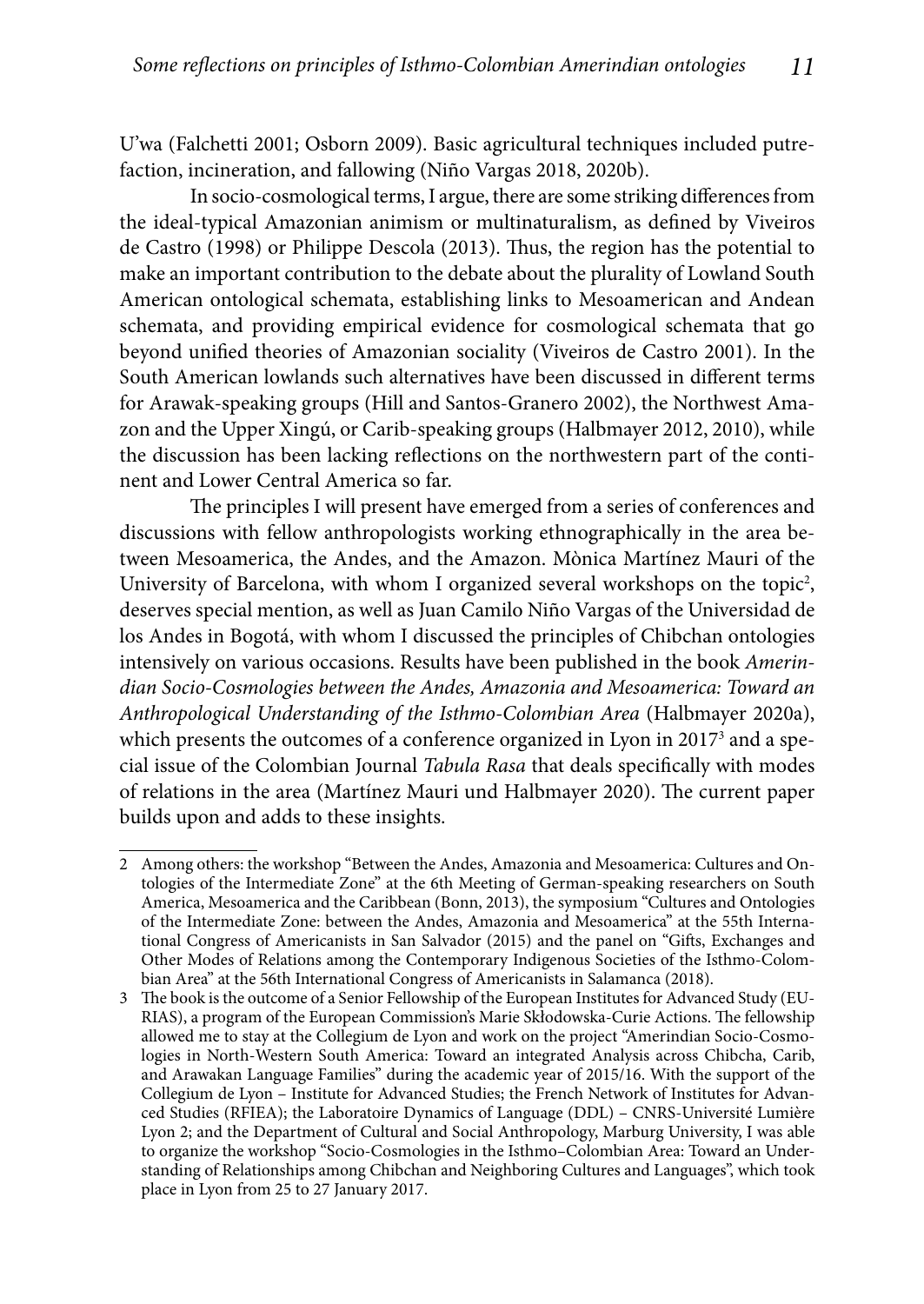I will summarize some basic principles in terms of which local socio-cosmologies differ from the great ontological schemes – like animism, analogism, or totemism - proposed in the literature (Descola 2013). These principles serve to establish a dynamic and flexible characterization of the Isthmo-Colombian region in terms of Wittgenstein's family resemblances or Rodney Needham's polythetic classification (Needham 1975; Osborn 1988). The identified elements are characteristic of the region, but not all of them are necessarily present in each specific case. And the single principles are not necessarily exclusive to the Isthmo-Colombian area. Several of them are likely to exist also elsewhere, for example in Mesoamerica, the Andes, or Amazonia in different configurations and along with other principles. In attempting to offer a more elaborated ontological conceptualization of the Maya world, which is the theme of this special issue, my paper calls for a cautious and empirically grounded import of ontological logics like multinaturalism or animism to Mesoamerica or the Andes. While there may be aspects of socio-cosmological logics that are governed by human-animal relations and notions of perspectivism, I doubt that such logics are at the core of the socio-cosmological principles of Mesoamerican or Andean ontologies. Regional specialists must likewise investigate how analogism, as proposed by Descola, will provide a fruitful theoretical framework of Mayan ontology.

My reflection on Isthmo-Colombian ontologies started from two general principles that made the divergence to Amazonian ontologies - based on my own empirical research among the Yukpa - first visible to me. The Yukpa are a Caribspeaking outpost, living in the neighborhood of different Chibcha-speaking groups (Kogi, Ika, Wiwa, Ette, Barí) and the Arawak-speaking Wayuu in the Venezuelan-Colombian border region. While the Yukpa show typical aspects of Carib-speaking groups, they also interacted with and adopted various characteristics from their Chibchan neighbors. When I tried to apply the animic schemes of identification, it became apparent that the metamorphosis of humans into animals is largely absent and avoided and, if it occurs at all, irreversible. Moreover, there is a continuously reinforced relationship with the dead among the Yukpa that is of outstanding importance (Halbmayer 2013, 2019). The above-mentioned two principles go hand in hand with a third one, namely, that humans and animals have not only different physicalities but also different interiorities and selves.

### The avoidance of metamorphosis into animals

Metamorphosis of humans into animals, which is at the core of Amazonian shamanism and the basis of communication between different human and more than human collectivities, is avoided and, if it occurs, irreversible. Such transgressions of the boundaries between species are mentioned in myths, but hardly form part of contemporary practices. Local myths, in fact, remind people that such trans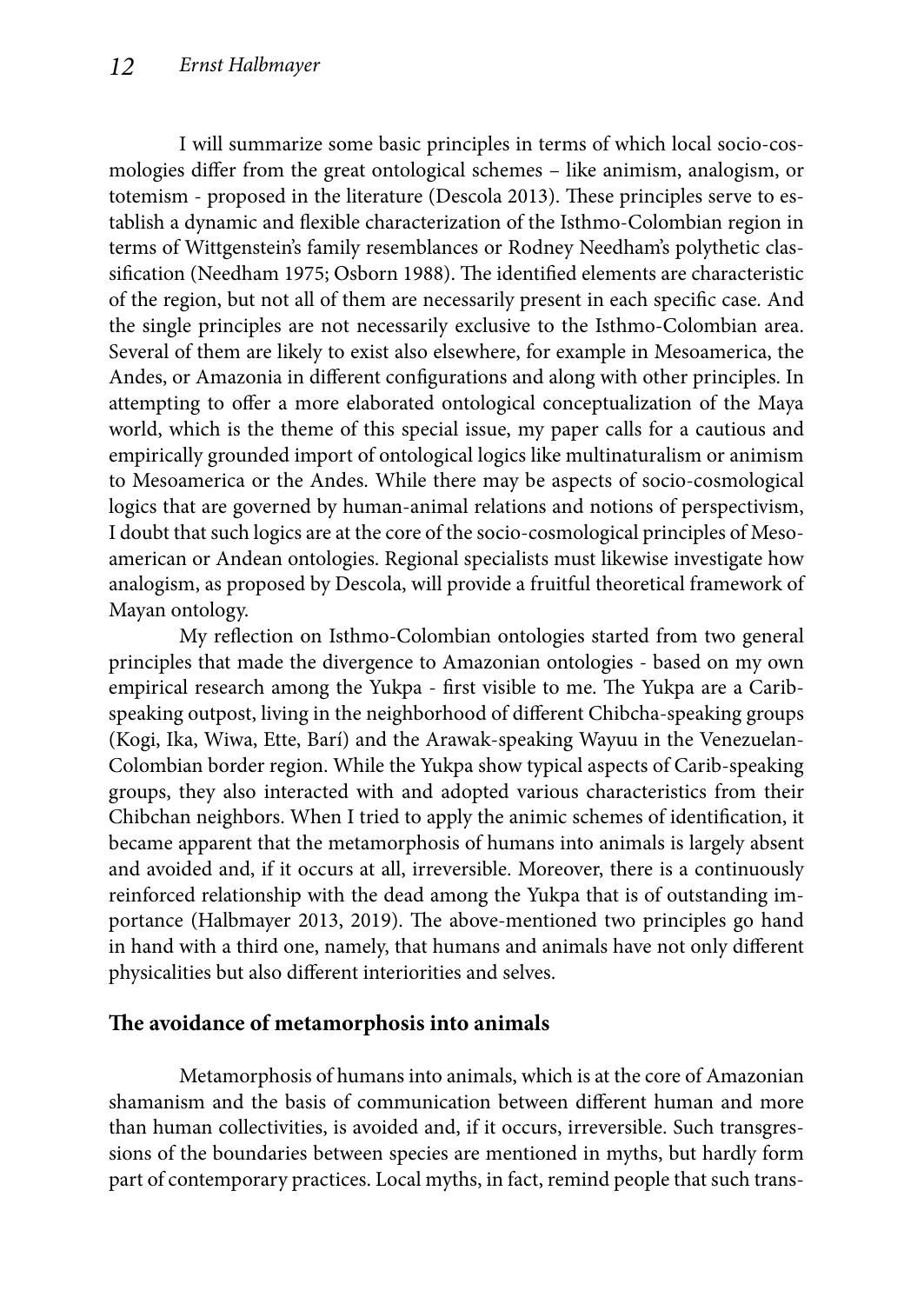gression must be avoided. When metamorphosis occurs, it is the outcome of unethical or norm-transgressing behavior (Velásquez Runk *et al.* 2019) and likely to produce dangerous monstrosity (Halbmayer 2019). It is understood as an irreversible dehumanizing process that ends in disaster (Niño Vargas 2020a). Rather than humans or shamans turning into animals, animals or spirits may appear in human shape to establish contact with humans (Goletz 2020).

#### **Animals as sub-humans**

Human and animals have not just different physicalities but also different interiorities and selves. Animals are commonly seen as personalized but gradually different entities that are potentially able to enter into dialogue and relation with humans, but rarely do so. Animal interiorities are simpler and lack aspects that are constitutional for humans (Martínez Mauri 2019; Niño Vargas 2020a; Velásquez Runk *et al.* 2019). They are human-like but not identical to humans as they are composed not only of different bodies and substances but also of distinct spiritual aspects. In short, the classical Amazonian multinaturalism along with the spiritual unity and corporal diversity of animism apparently assumes a different character among the groups of the Isthmo–Colombian Area. Animals are lacking the completeness of humans; they were human-like in the mythical past, but are no longer today. This establishes a hierarchy and places animals in a secondary, potentially subhuman position (Niño Vargas 2020a)**.** While human-animal relations may still be important in the context of hunting, for example, it is the relations with deified ancestor-like beings that take center stage in local cosmologies.

#### **Complex relations with the dead**

There is also a special relationship with the dead, sometimes performed in elaborate death rituals and secondary burials (on the Yukpa, see Halbmayer 2013, 2019; on the Wayuu, Perrin 1987; on the Bribri, Bozzoli 1979, Cervantes Gamboa 1990), which contrasts with the paucity of death rituals and the practice of disremembering the dead described for the Amazon (Taylor 1993, see also Chaumeil 2007). In the Isthmo-Colombian area, the dead do not turn into animals, they return to their relatives' villages/houses in the land of the dead<sup>4</sup> and must be buried in the earth or in the cemeteries of their families, villages, or clans (Halbmayer 2020d). Thus, we have species-specific cycles and the avoidance of being transformed or eaten by predatory animals on the way to the land of the dead. The arrival in the

<sup>4</sup> Which is – in contrast to other parts of Amazonia – also the case in Northwest Amazonia were a "*vertical transmission of identities"* occurs and there *"is an ideal of keeping each system closed, even at the level of exogamic clans: human souls should return to their ancestors' "houses" and be reborn as the same kind of person*" (Fausto 2007: 501).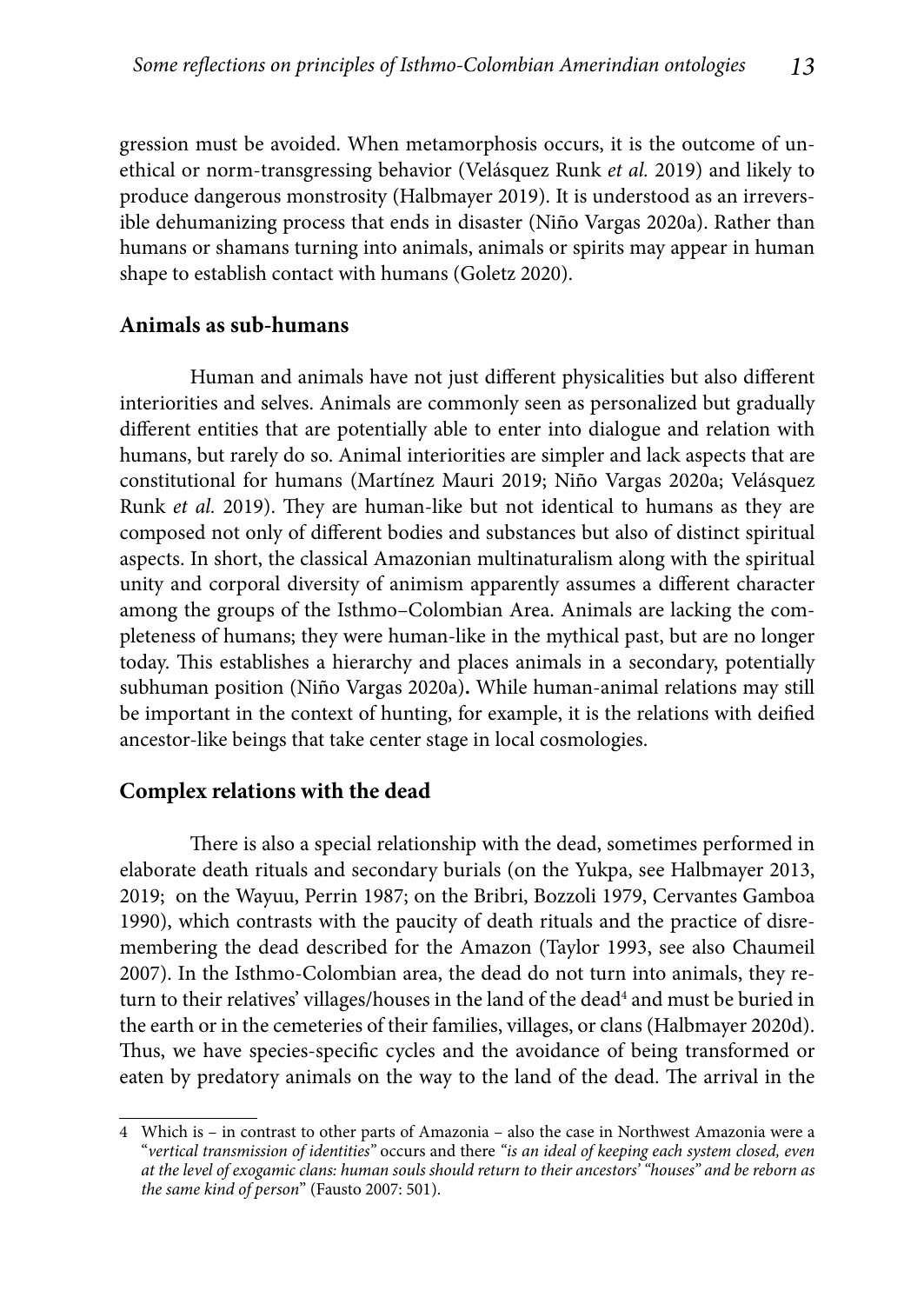land of the dead hinges on the life lived and may involve a prolonged period of suffering due to misconduct committed during lifetime and on the ritual support by the living. The dead can be benevolent but also dangerous, if such a transfer cannot take place (Losonczy 2020) or relatives do not provide the necessary support. On the dead persons's journey, an elaborate moral evaluation of their lives takes place, which may delay their arrival in the land of the dead considerably (Halbmayer, under review). All in all, the cycles of transformation between the living and the dead establish "*a highly anthropocentric view of the world*" (Perrin 1987: 109).

### The materialization of thought and substances' spirits

A next set of principles leads from the observation that human and animals have not only different physicalities but also different interiorities to the observation that a clear separation either between substance and spirit or between physicality and interiority is often missing. Substances may entail spirits and forms of vitality, thoughts may be collected and materialized. Interiorities may thus become materialized, detachable, and transferable and the transmissions of substances may entail the transmission of abilities and knowledge. Animal or plant substances that are inserted into the body of a newborn through the navel change a person's abilities and skills, and an offering of food may either establish relations with the mythical ancestors (Arenas Gómez 2020a) or induce changes in the person. Detachable, transferable, and incorporable elements thus induce gradual changes in the individual's knowledge and abilities. These practices are obviously part of a larger logic concerning the fabrication of the person that is expressed in terms of the incorporation of substances, plants, or body decorations. Of equal importance is the fact that specific substances must not be incorporated but avoided (Martínez Mauri 2019).

## **Graduated personhood**

Due to the low relevance attached to the physicality/interiority distinction, however, the Amazonian emphasis on the fabrication of the body as a cosmological differentiator appears to shift toward the fabrication of the person through the simultaneous elaboration of body and spirit. The overarching ontological principle seems to be based – not unlike Århem's argument for Southeast Asia – on the logic of "different degrees of spirit/potency, different bodies" that leads to "*classes of peo*ple [who] are essentially different - different in spirit and therefore different in body" (Århem 2016: 18).

Thus, there are graduated forms of personhood with unequal degrees of similarity in terms of spirit/potency/capacity/bodies. Differences exists between various human and non-human entities of distinct physicalities *and* interiorities. They may be established through rituals that fabricate more elaborate and capable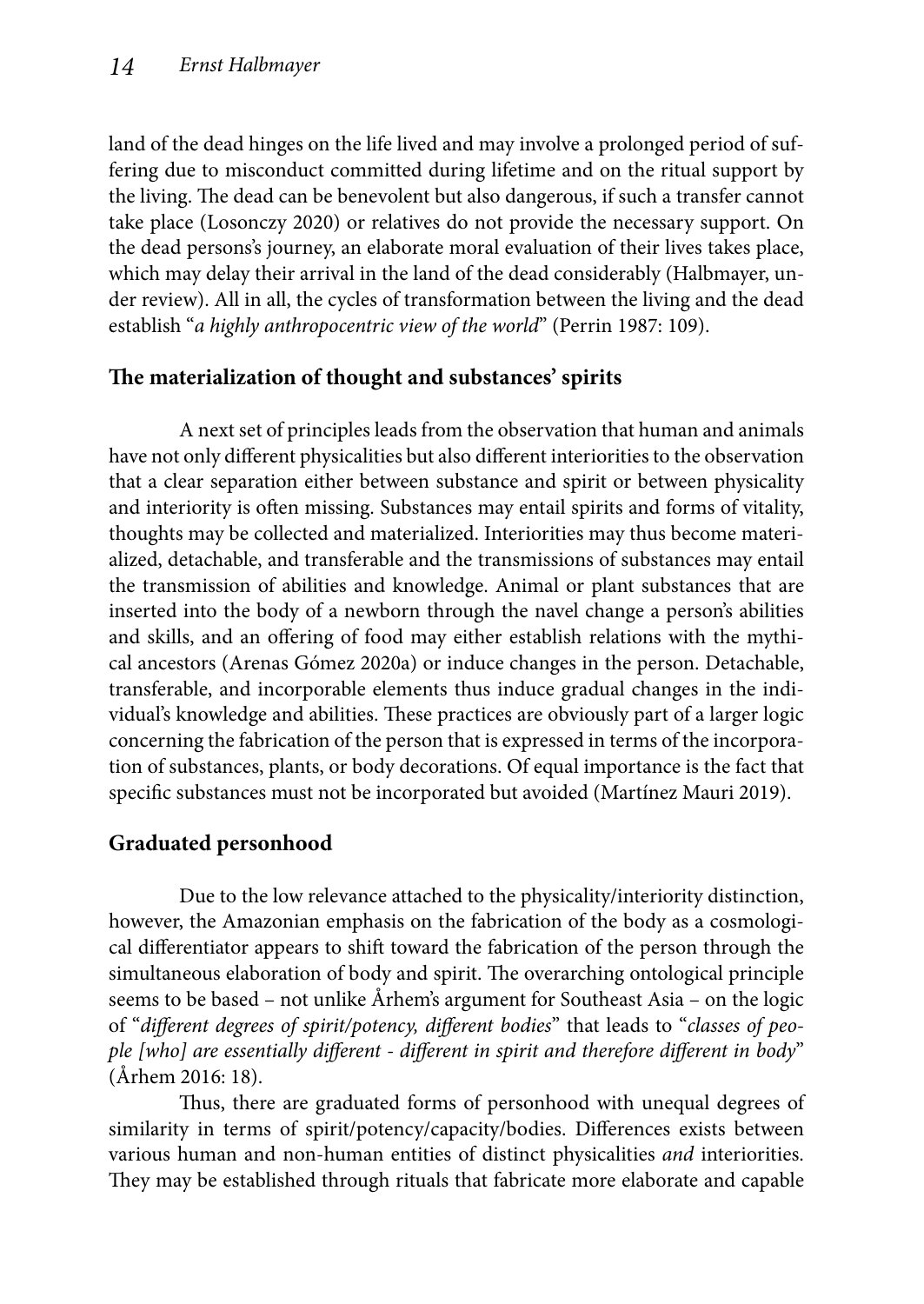humans by selectively incorporating aspects of the Other, by acquiring elaborate ritualized and often verbalized and musicalized knowledge and/or by connecting the individual to the original entities of creation. Such rituals may entail the so called *ombligado* among the Waunaan (Velásquez Runk *et al.* 2019) and Emberá (Losonczy 1986, 1987), Bribri (Bozzoli Vargas 1979: 139-140), baptism among the Iku (Arenas Gómez 2020a), the children's dance among the Yukpa (Halbmayer 2020b), priestly initiation among the Kogi (Reichel-Dolmatoff 1976), or the transmission of knowledge through contacts with non-human beings that appear in human shape among the Yukpa (Goletz 2020).

Graduated forms of difference may also encompass people of different clans and their forms of being. Hierarchically ranked clans (Halbmayer 2020d) can be observed among the Bribri, Cabecar, Iku, Kogi, Wiwa, and Wayuu. Clan members may have exclusive rights to specific knowledge, specific duties, and ritual obligations, and may differ substantially in terms of wealth (for the Wayuu, see Mancuso 2020).

#### **Toward homological forms of identification**

However, the notion of "*classes of people [who] are essentially different - different in spirit and therefore different in body*" (Århem 2016: 18) relates to totemic rather than analogic logics that involve chains of graduated difference of interiority and physicality. From the very beginning, totemism establishes hybrid collectivities that are divided into various totems, each of them consisting of specific and different kind of beings such as humans, animals, or plants. In terms of continuity and the importance of substance, a (seemingly) totemic mode of identification can be found especially among those groups organized in clans like the Bribri, the Cabecar, the groups of the Sierra Nevada, the U'wa, and the Wayuu.

Among the groups of the Sierra Nevada the prevalent notion is even the explicit idea of the creation of the universe from a single original being. This being is conceptualized as the great mother and identified with the sea and darkness; it existed only in *aluna* (thought) when the world was still non-existent. Everything originated from this original mother as the only existing entity. Consequently, myths provide a detailed description of the process of the materialization of thought in terms of gestation and a theogenesis of the great mothers' sons, daughters, and grandchildren, of today's spiritual fathers and mothers, their different qualities, and their association with places, the cardinal directions, and human clans.

Beside well-described analogistic features with regard to the temple (Reichel-Dolmatoff 1975), the universe, the human body, the mountains (Reichel-Dolmatoff 1990), the loom and the universe (Reichel-Dolmatoff 1978), or the spindle and the cosmological layers, an all-integrative identity of physicality and interiority exists. Everything emerged from the original mother, their children and chil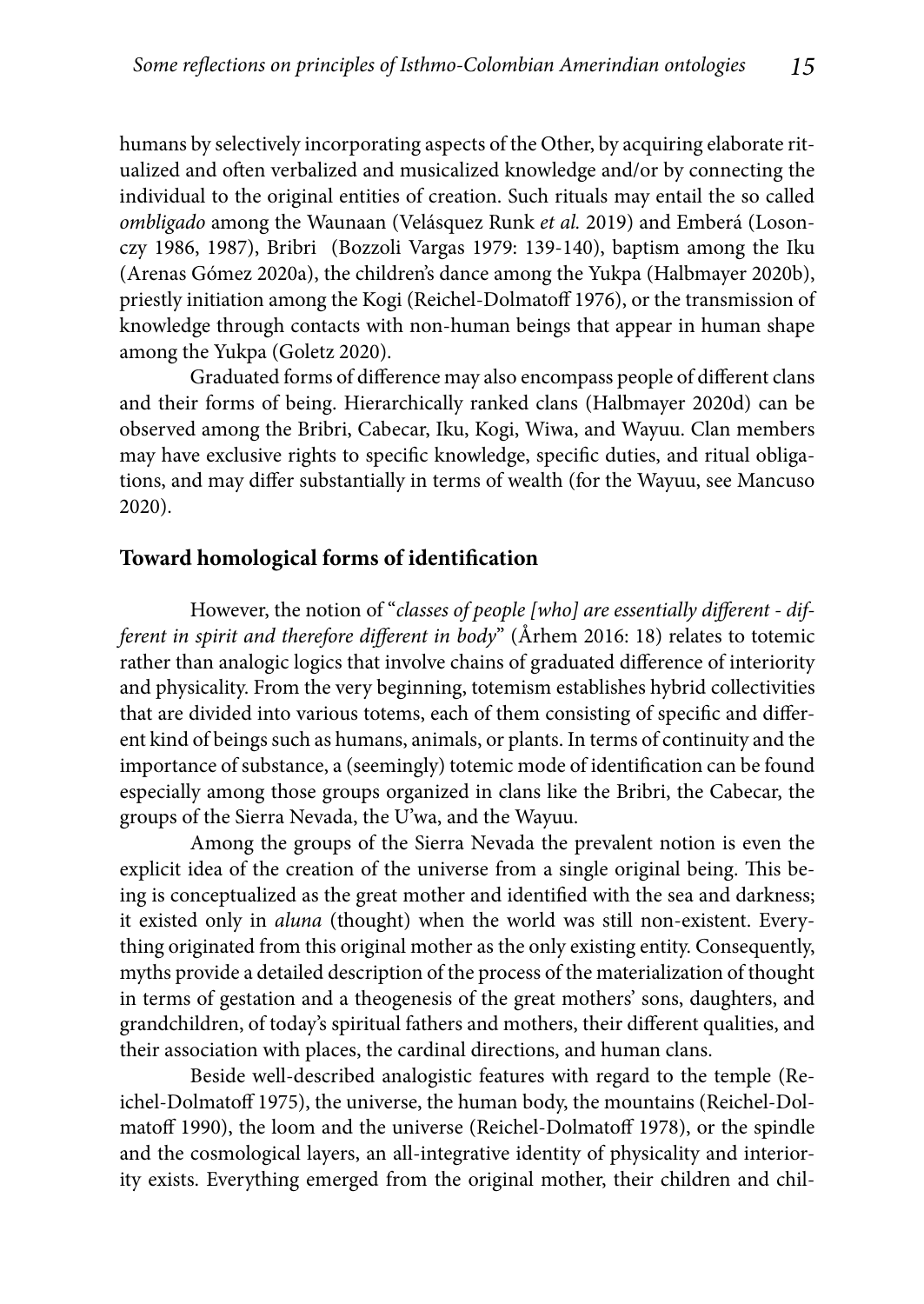dren's children, the different clans, to the contemporary humans that are involved in a process of continuing differentiation associated with genealogical distance. The identification with the ancestral parents, by contrast, is assumed as given and permanently recreated. I have called an ontology integrated in this way homological. While "*analogical pairs are necessarily ontologically discontinuous, […] homological pairs are predicated on ontological continuity*" (Matthews 2017: 277-278). 'Homology' refers, by contrast to analogy integrated only by similarity, "*to characteristics derived from a common phylogenetic origin*" (2017: 278).

### **Humans as plants or seeds**

Humans are generally conceptualized as plants or as having emerged from plants (Kaviany 2020; Niño Vargas 2020a). Humans are often sown as seeds or harvested by gods (on the Bocota, see Peña 1994; on the Bribri, Bozzoli 1979: 167, Kaviany, 2020; on the Ette, Niño Vargas 2008, S. 120; on the Kogi, Reichel-Dolmatoff 1985 [1950-1951]; on the U'wa, Falchetti 2001: 115, 135, 138; Osborn 2009). The god *Sabasewa*, for example, harvested the first Barí from a pineapple (Castillo 1989: 325-326), the Ngobe sprouted as vegetables (Niño Vargas 2020a: 50, Séptimo und Luz 1986), and the Bribri god *Sibö* planted humans, or rather the first six human clans, as maize kernels (*ditsö*). They are today's most important clans and represent the central house post of the Bribri ritual house and universe. The closeness of these clans to the creator establishes a hierarchy where they rank above the other clans. As Niño Vargas argues, among the Chibcha "*humanizing movements are thought of as vegetal germination, while dehumanizing movements are understood as animal metamorphoses*" (2020a: 55).

However, there may be humans of a different, non-vegetal origin. This seems to be the case with regard to former humanities that still inhabit Chibchan cosmologies of worlds that failed due to cataclysms that were mostly caused by moral misconduct. They are associated with beasts in the contemporary world. Extremely powerful and transformative beings, like the priestly *usekar* among the Bribri, did not emerge from the maize kernels Sibö planted but had existed already before. They are considered jaguar people (Bozzoli Vargas 1979: 48) and turn into jaguars after death.

### **Cultivating the world and hierarchical symbiosis with ancestor-like beings**

The world, the universe, and vegetal germination are generally thought about in agricultural terms (Niño Vargas 2020a, 2020b). Agriculture rather than hunting serves as the dominant relational logic that establishes what Niño Vargas and myself have called a hierarchical symbiosis between the one who cultivates and those that are cultivated (Halbmayer 2020c; Niño Vargas, under review). Such a relationship implies central dimensions of agricultural care and includes aspects of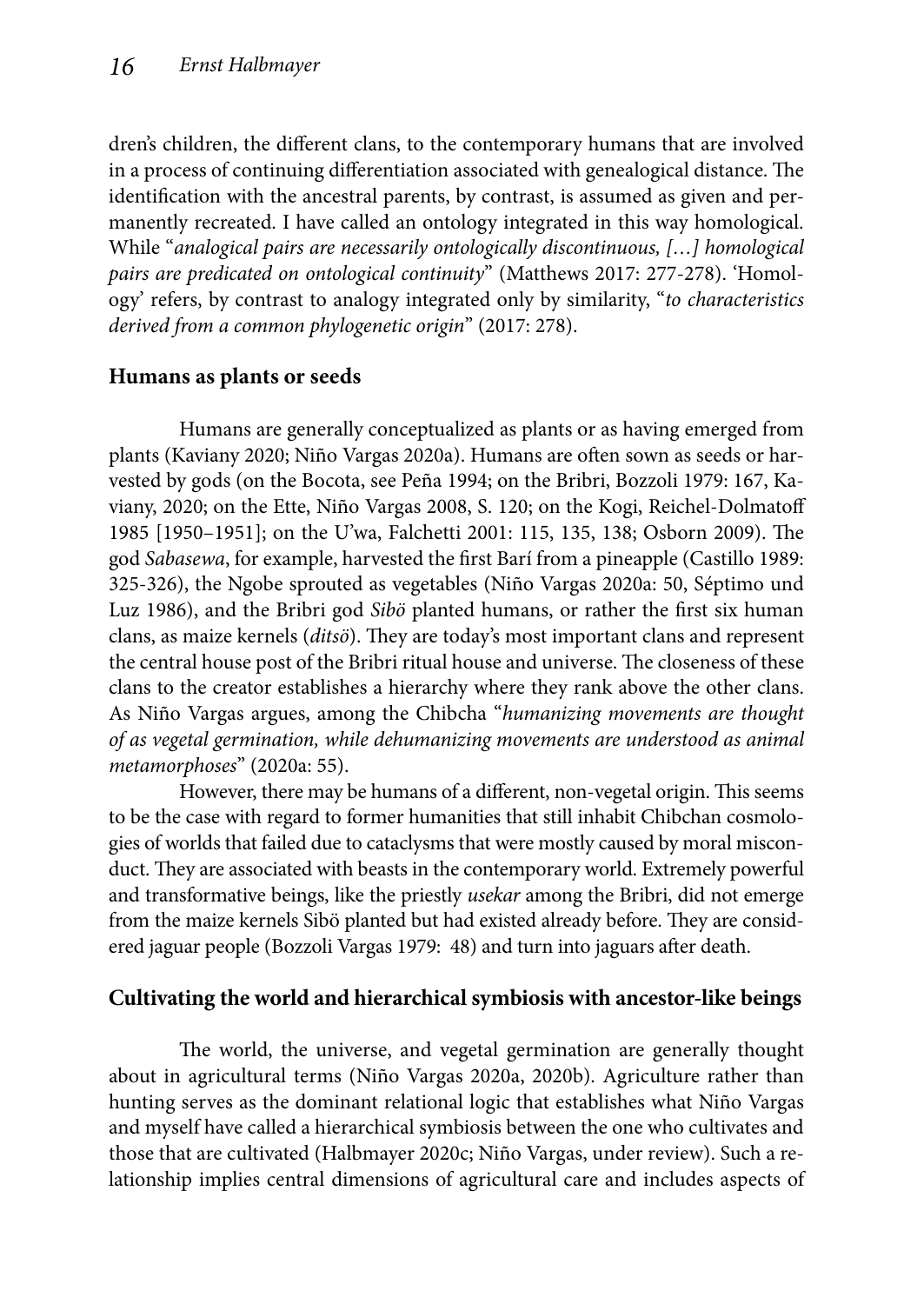protection (Descola 2013; Kaviany 2020; Martínez Mauri 2020a), subjection (Martínez Mauri 2020a; Niño Vargas, 2020a), and nourishing/fertilizing the cultivator or the spiritual ancestors (Arenas Gómez 2020a; Kaviany 2020). These relations "oper*ate between terms set in a hierarchy*" (Descola 2013: 321) and therefore differ from relations of exchange, gift, and predation that take place between subjects of equal status. In the case of Chibchan groups this hierarchical relation secures cosmological reproduction, and the one who is cared for and protected reciprocates by caring, feeding, and fertilizing those who have provided care. The relationship operates on various levels - between gods and humans, between priests and common people, between the one who cultivates his field and the plants he cares for. By feeding and caring for others, vital relationships are nurtured. A good example of such practices can be found among the Gunas of Panama, who feed the spirit helpers that are manifested themselves in wooden statuettes called *nuchugana* (Martínez Mauri 2020a, 2020b)<sup>5</sup> and live with them by smoking them with cocoa and bathing them with aromatic plants, so the spirits care for them. Thus a mutual dependence is established as each entity provides services for the other, which results in a form of identification.

The central relationship thus does not concern a logic of prey and predator but is an asymmetrical relation between "*the ancestral parents (...) and their offspring (the I'ku people)*" (Arenas Gómez 2020a: 198) and thus a consanguine relation. In the so-called *pagamentos*, the *mamo* of the Kogi and Ik'u materialize thoughts and feed the spiritual mothers and fathers. The people deposit their thoughts in the material they offer as food. Nourishment is a primary spiritual force that manifests itself in different forms: food, information, music, bodily substances, communication, or thought. Sacred sites are conscious entities, "mothers and fathers" that sustain the world, but also "think". They "eat" Kogi payments/confessions, but they also "listen" and understand what is said/found to them. At the same time, the obligatory exchange expresses an ecological relationship (Arenas Gómez 2020a, 2020b; Parra Witte 2020). In this way, a hierarchical relation of mutual dependence, a hierarchical mutualism is established. Gods plant humans as seeds and care for them while vice versa humans feed or fertilize the gods to be protected. Although the relationship is hierarchical and asymmetrical, it does not cause differentiation and conflict, but creates identification and relies on establishing an ontological continuity.

Such continuity and interaction are not enabled by metamorphosis but rely on the creation of ontological similarity (Goletz 2020) between ontologically different entities. They rely either on a synchronization of distinct timescapes (Halbmayer 2013, forthcoming) or on ritual co-activity (Pitrou 2016, Goletz, forthcoming) that allows for the transmission of knowledge, substances, and capacities and serves as a functional equivalent to the Amazonian metamorphosis. Among the Kogi, for

<sup>5</sup> For an interpretation of the Kuna *nuchu* that is inspired by Amazonian anthropology, see Fortis 2012.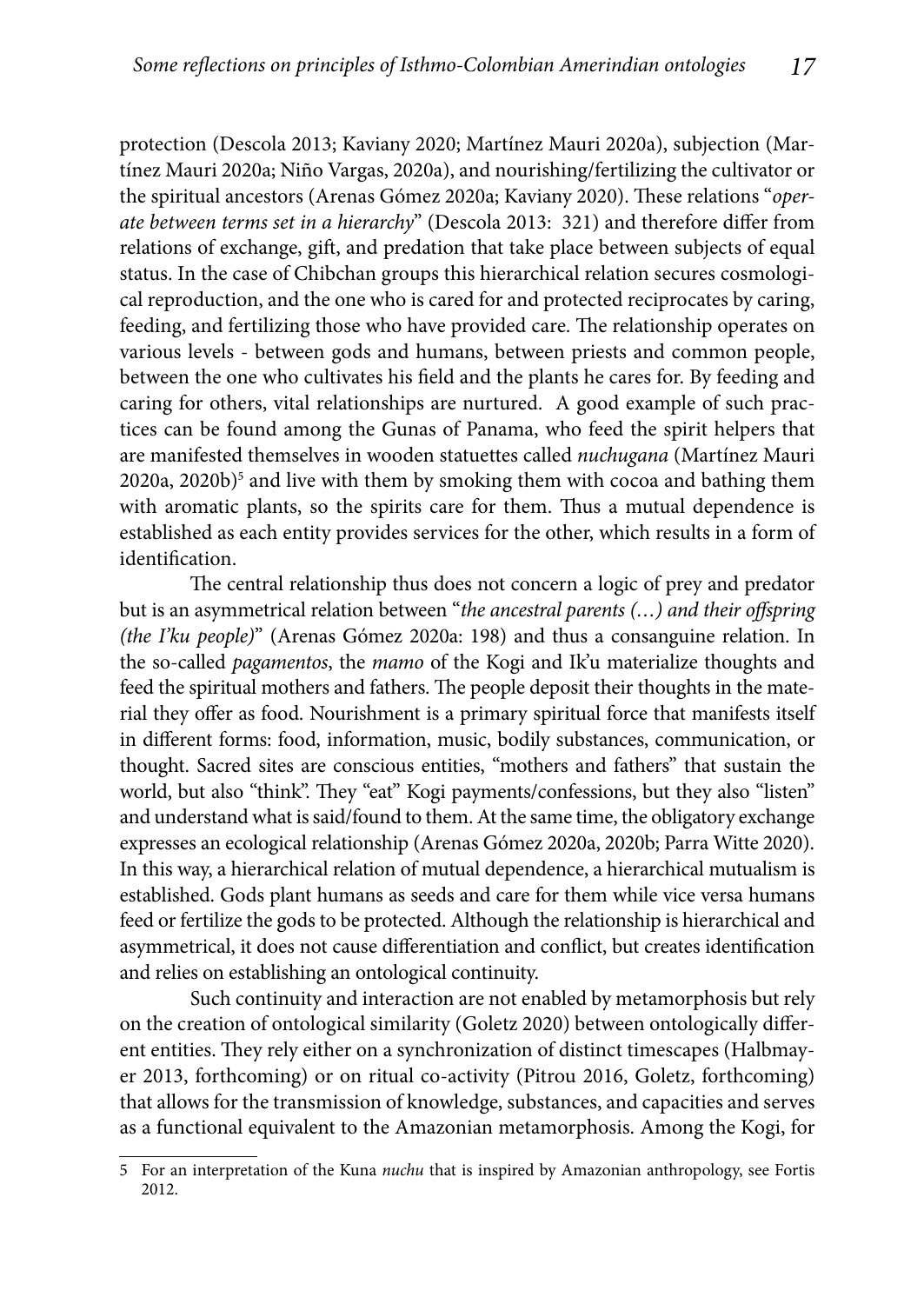example, the relationship with natural phenomena is guided by *yuluka* ("estar de acuerdo," to agree), by maintaining harmony with and becoming part of the phenomenon or one of its aspects and assuming its characteristics. This *"agreement" implies the identification of the individual with the personification (of the great and omnipresent Mother, the Masters or owners, the rain, illnesses, etc.) and its simultaneous neutralization*" (Reichel-Dolmatoff 1985: 95).

It has become increasingly clear to me – and may seem obvious to specialists working further north – that such kinds of relations figure prominently in Mesoamerica. They are, for example, present in the identification of maize and humans among the Maya. As Christenson notes,

> The creator gods seek to form beings who would be able to take care of them as a parent would supply the needs of his or her children. This reciprocity is fundamental to Maya thought – humans could not exist without the gods nourishing and sustaining them with food, light, and water. At the same time, however, the gods require nourishment as well in the form of prayers, offerings, and properly timed rituals of rebirth. The goal of creation was to create 'true people' who would act as mediators. Through ritual prayers and ceremonies, the gods would be 'sustained,' literally recreated and reborn as they are venerated by humankind. (Christenson 2017: 97)

Among the Maya, the identification of humans with the creator gods is apparently so strong that "*the Maya do not worship separable ancestors*. They recognize the presence of the ancestors within them. It is part of their blood and their flesh, renewed *at each meal by the same maize used to create the first "true people" at the beginning of time. As long as they are alive the ancestors are alive and present*", as Christenson notes. "*For a Maya to remember a deity or ancestor is to bring him or her forth from his own blood*" (2017: 110-111).To the best of my knowledge, no such strong forms of identification are documented for the Isthmo-Colombian area. Deified beings are ancestors with whom humans share physicality and interiority, but they remain distinct beings with whom contact must be established and maintained and who must be nourished. Among contemporary Chibchan-speaking groups humans tend to feed spiritual beings with their own substances (Arenas Gómez 2020a) or the products of their crops. Following such logic, nourishment of ancestor-like deified beings who brought humanity into being does not rely on affinity, exo-cannibalism, or the de-subjectivation of meat. Rather, one cares for and nourishes one's own spiritual parents who, in turn, conceptualize their children as seeds.

## **Multiple alterities and forms of feeding**

In the Isthmo-Colombian area there is not one single vector of alterity based on symbolic affinity. Alterity includes not only relations to Gods, deities, or spiritual parents, conceived in paternal or maternal terms and as generally benevolent and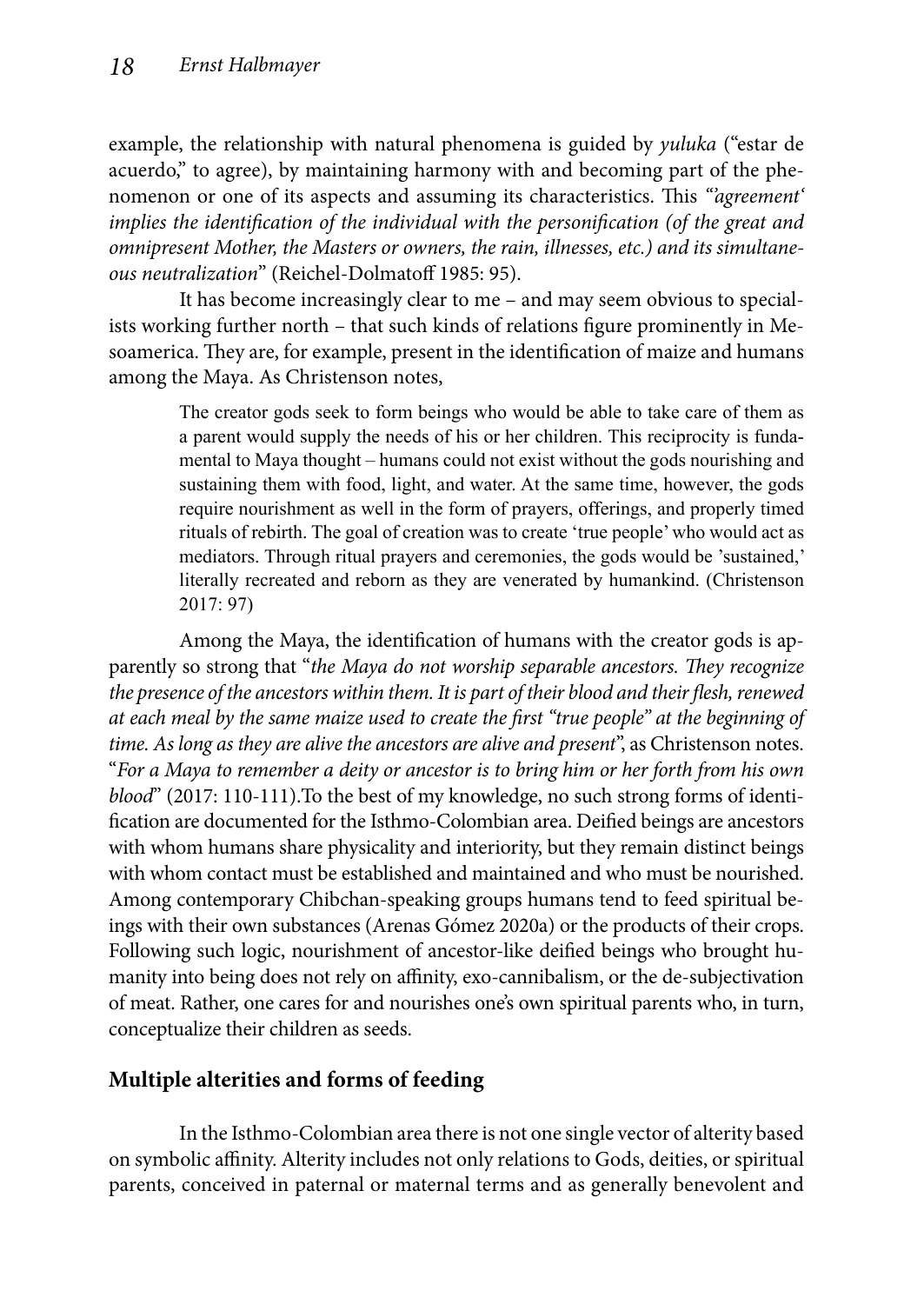protective beings who figure prominently in cosmologies. Alterity is not a single position of symbolic affinity and the ideal-typical other is not the theriomorph, symbolic affine. In the anthropocentric cosmologies of the Isthmo-Colombian area alterity becomes differentiated and multiplied, with a dominant benevolent relation to ancestor-like deified beings and relations of a different kind to the dead, or specific spirits, animals, or former humanities. The logic of nourishment and feeding may extend beyond the original deified beings to beings who are potentially predatory and dangerous. Nourishment thus becomes a strategy of subjecting and taming the other and keeping the other in a hierarchically subordinate position. The nourishment of potentially dangerous entities that have a symbolic affinal relationship is a way of avoiding predation - and in my understanding, not just a gift but a way of domesticating the spiritual others. Among the Pumé, the women feed the predatory beings with their "bad" (menstrual) blood to keep the cosmos in balance. Through the gift of their blood, the women strive simultaneously to integrate the predatory beings (Orobitg 2020) and to keep them at a distance. Such a domesticating nourishment is, in my opinion, a relation quite different from predatory familiarization (Fausto 1999). In many Isthmo-Colombian societies it is necessary to nourish nonhuman beings in order to sustain a vital balance in the relations with other beings in the cosmos. It is therefore not a relationship of mutual predation and incorporation but one of mediation where aspects that assume the position of nourishment or vitalizing force (be they body substances, songs, agricultural products, hunted meet, or stone powder) are offered to a third party. This logic also encompasses the capture of enemies in order to provide nourishment for the gods among the Aztecs (Köhler 2001; Christenson 2017; Maffie 2019). Maffie, for example, summarizes his findings concerning the Aztecs as follows:

> The Mexica see feeding and nurturing as ways of respecting, worshipping, loving, and honoring other beings (creator or otherwise). Such nourishment consists of well-spoken words (what we call 'prayer'), song, dance, music, ceremony, incense, foodstuffs (…), and human or animal blood. The creator beings gift life to (…) humans so that humans will cool, refresh, and rebalance them by nurturing, nourishing, and feeding them in return. (…) Humans (…) are wholly dependent upon creator beings, creator beings themselves are subsequent to creation wholly dependent upon human beings. The continuing existence of creator beings depends essentially upon human nourishing, nurturing, and care. (2019: 62)

#### **From shamanic metamorphosis to priestly synchronization and similarization**

Within such a relational logic it is the responsibility of those who are cared for to reciprocate and nourish the father- or mother-like deified figures. It is, in other words, the responsibility of humans to sustain the relationship. Often a specialized priest-like group of people, like the *mama* among the Kogi or the *usekar* among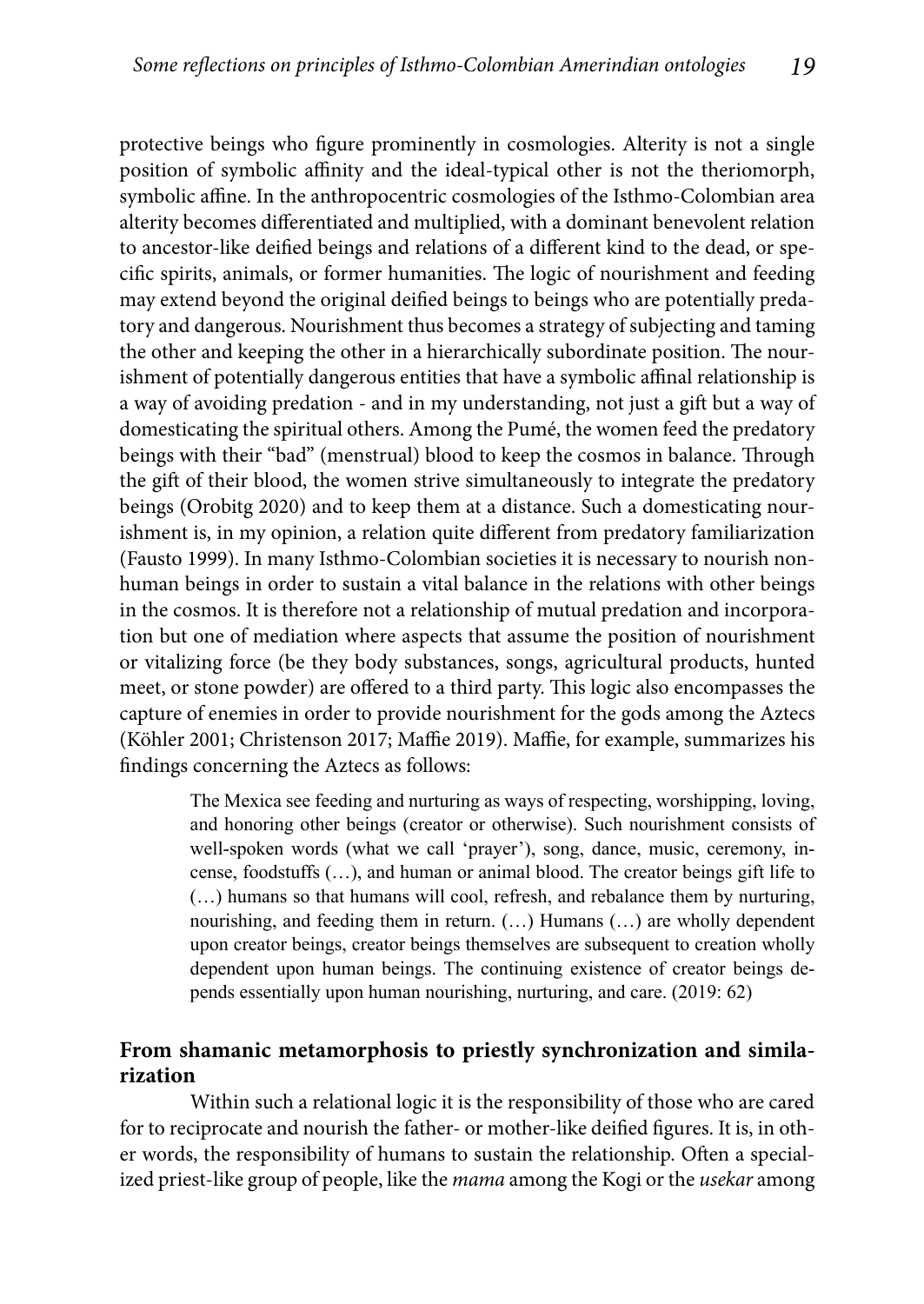the Bribri, is in charge of collective and individual rituals to maintain and secure the order of the world. Horizontal Amazonian shamanism with its logic of metamorphosis gives way to vertical forms of shamanism and priesthood. Where shamanism exists in the Isthmo-Colombian area, it therefore tends to be non-metamorphic but mediated by spirits that are controlled and nurtured by the shaman.

The above-mentioned hierarchy between humans and non-humans influences the mode of relationship: it favors offerings and sacrifice over predation, and rather than hunting and metamorphosis, offerings and sacrifices nourish the spiritual beings and establish relations with them. It is a logic that resembles an agricultural rather than a hunting way of appropriation. Following such a logic, perspectivism, when present, also assumes a specific form. It is either selective – as among the Yukpa where perspectivism mainly affects the relation to the collectivity of the long-time dead but not to animals - or perspectivism assumes a specific hierarchical form as identified by Niño Vargas. He states,

> Subjection presupposes a positional logic from which a singular perspectivism emerges. The dominant or subordinate position of one entity with respect to another is expressed through the figures of the "cultivator" and the "corn". Humans clearly illustrate the game: although they are "cultivators" from their own perspective, they are "corn" from the perspective of the gods.

> The gods see them, not as people, but as grains, while they see the gods, not as equals, but as superior people. Both views establish a hierarchy, although the former emphasizes difference and the latter similarity. Predatory relationships only appear when turning to the alien. Humans see the jungle divinities as hunters and the maize they cultivate as prey. (Niño Vargas, under review)

In that way hierarchical symbiosis encourages the establishment of asymmetrical links that integrate dominant and dominated entities. At the same time, numerous strategies are mobilized to create ontological similarity (Goletz 2020) between different entities (like gods or spirits and humans), synchronicity of different temporal spaces (Halbmayer 2013), ritual co-activity (Pitrou 2016), or by the mentioned agreement *yuluka* that all allow the transmission of both knowledge and capacities by stressing synchronicity and similarity without relying on the Amazonian metamorphosis.

Viveiros de Castro offers valuable description of such priest-like vertical shamans. They "comprise master-singers and ceremonial specialists, peaceful guard*ians of an esoteric knowledge indispensable for the reproduction and internal relations of the group (birth, initiation, naming, funerals, etc.)"* (2014: 154). While the "*archetypal Other of the horizontal shaman is theriomorphic, the Other of vertical shamanism tends to assume the anthropomorphic traits of the ancestor. […] Vertical shamanism can therefore be linked to the separation of the dead and the animals in two distinct positions of otherness*" (2014: 155). Relationships with deified beings and the dead become more important than those with animal spirits. The long-dead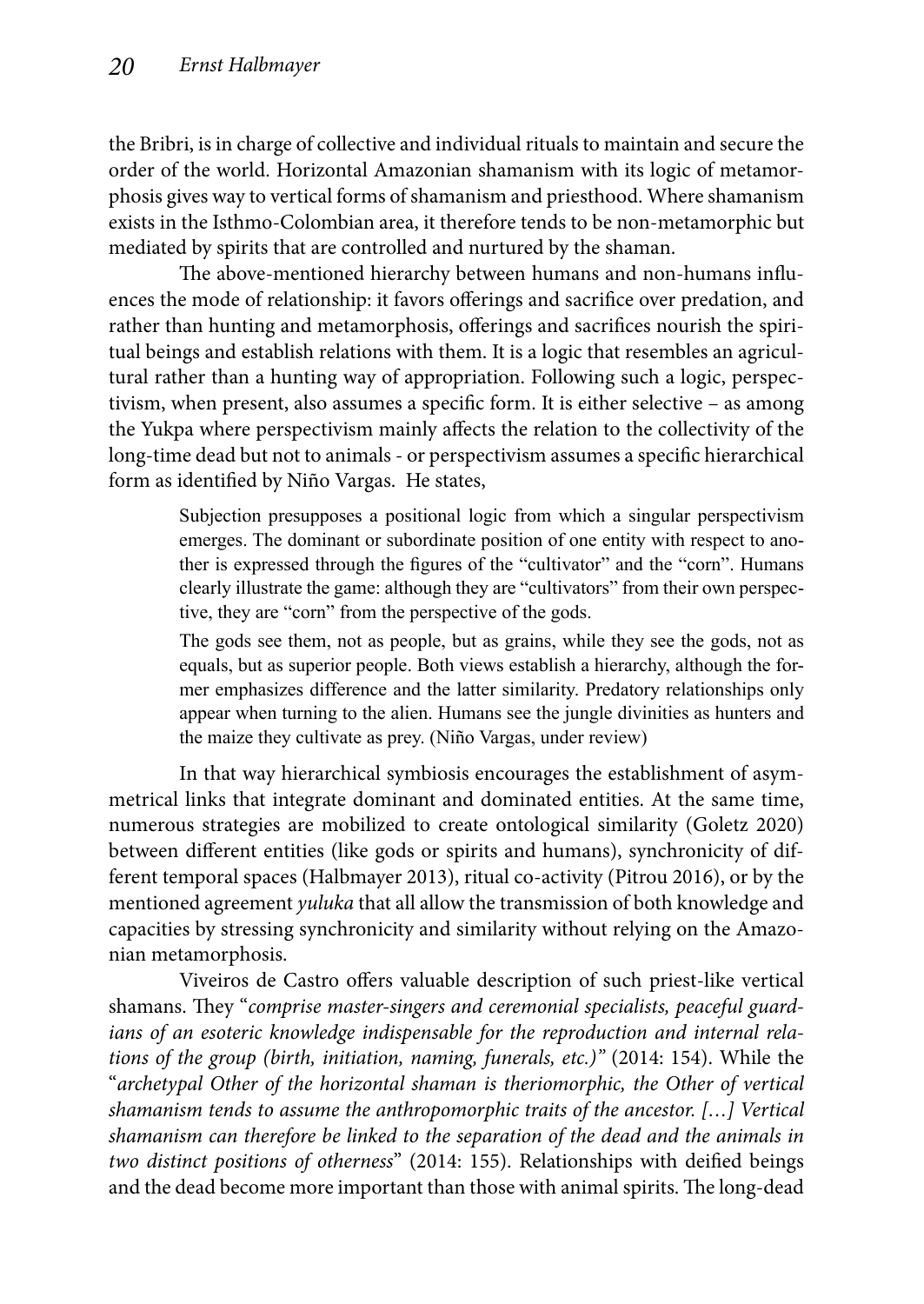may even mediate between the living and the spirits as described for the Barí and Wayuu (Halbmayer 2019).

#### **Morality and cosmological temporality**

Such a relational logic implies a specific morality and responsibility toward the dominant entities. Failure to reciprocate causes cosmological consequences and establishes a specific temporality expressed in cataclysms and deteriorating cosmological structures from an origin that is "*associated with divinities*" to a future that is "an impoverished reflection of present conditions" and related to "*the realm of beasts*" (Niño Vargas 2020a: 53). Thus temporality is neither an eternal cyclical return nor a flattened or bi-linear multiple time of distinct collectives that converge at specific events such as the hunt (Stolze Lima 1999), but a degenerative process associated with "*the fear that humanity will disappear as a result of cataclysms*" (Niño Vargas 2020a: 53). Such transfer is embedded in a more general temporal movement from an origin "*associated with divinities*" to a future that is "*an impoverished reflection of present conditions*" and "*related to the realm of the beasts*" (2020a: 53).

Chibchan cosmologies tell of a succession of old aborted humanities; the present cosmos is the result of a series of degrading cataclysms. We thus often find – like in Mesoamerica - the idea of several creations of mankind that came to an end due to humans' moral misconduct. Former or failed humanities may belong to a broad category of beasts, including animals. Such an understanding leads to specific forms of cosmological temporalities, much deeper than in Amazonia and in animism in general, where "*time is crushed, flattened, without relief or depth. The mythical events that gave birth to the current state of the world took place a few generations ago at the most and the protagonists are still present. (…) In short, it is a temporality of the instantaneous, unscathed by the weight of history and the memorialization of ancestors*" (Descola 2011: 88-89). In contrast to either Mesoamerica or the Andes, however, Isthmo-Colombian cosmological temporalities lack the recurrent cyclical dimension of great changes that are represented even in calendrical time. We see a time marked by deterioration with increasing distance from the original creators and their moral order, a degradation whose prevention is the obligation of humans and part of human ritual activity, especially through priest-like individuals who reestablish the contact, nourish and vitalize the primordial beings.

#### **Conclusion**

All in all, there seems to be a set of principles at work that characterize an Isthmo-Colombian package. The principles include:

- 1. the avoidance and irreversibility of metamorphosis of humans into animals;
- 2. animals tend to assume a sub-human position;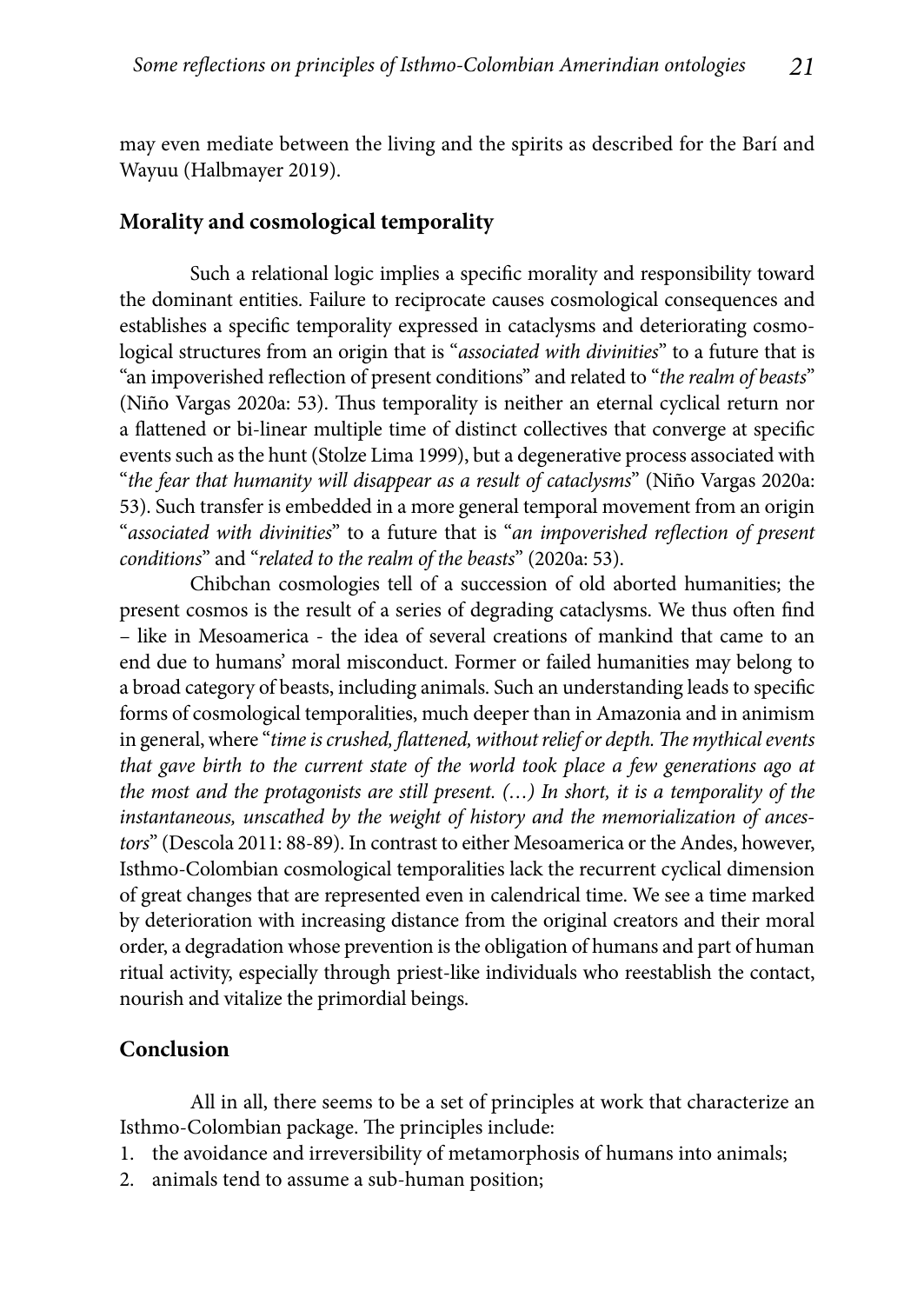- 3. species-specific cycles of transformation of the dead who do not transform into animals but join the villages of their deceased relatives;
- 4. There is no clear separation between substance and spirit or between physicality and interiority. Substances may contain specific forms of spirituality and thoughts may become materialized. This allows for the detachable and transferable transmission of substances, abilities, and knowledge between beings of different kinds.
- 5. Humans and animals, as well as different graduated forms of human personhood, differ in terms of their physicality and different interiorities and selves;
- 6. In some areas, like the Sierra Nevada de Santa Marta, homological forms of identification exist.
- 7. Humans are conceived by the gods as seeds and crops/plants.
- 8. The principle of hierarchical symbiosis based on a logic of cultivation, agricultural care, and nourishment is of central importance for relations between humans and gods/deified beings/spiritual persons. Instead of a theriomorphic metamorphic horizontal shamanism, priestly hierarchical and harmonizing relations with ancestor-like deified beings are at the center of vertical cosmological relations.
- 9. Besides the ancestor-like deified beings, relations with other entities exist, which lead to multiple forms of alterity and feeding.
- 10. Shamanic horizontal metamorphosis into theriomorph others gives way to priestly vertical processes of synchronization and similarization.
- 11. For the area a specific cosmological temporality seems characteristic marked by the risk of gradual cosmological deterioration that may lead to cataclysms. This temporality is associated with notions of morality and the need to reconnect with the beings of origin or darkness in order to revitalize the world and avoid or slow down dehumanizing transformations. Such a temporality transcends the flat or bilinear Amazonian time as well as the cyclical or even calendrical great transformations of Mesoamerican and Andean ontologies.

While since the 1950s the theoretical framework for the study of contemporary Isthmo-Colombian cultures was - at least with regard to the region's lowlands – provided by Amazonian anthropology, there are, as I have tried to show, signifi cant differences of ontological principles that may not be reduced to the schemes of venatic animism or analogism. It is therefore safe to assume that, while the empirically grounded debate of ontological principles from other areas, in our case from Amazonia, may produce creative theoretical proposals, an uncritical import of such ontological schemes is highly suspect of creating selective misreadings and biased interpretations. For the Isthmo-Colombian Area, efforts have been made in recent years to correct such misinterpretations and identify ontological principles at work in the area. When introducing the ontological turn to Maya anthropology and archeology, which is the aim of this special issue, it seems important to rethink local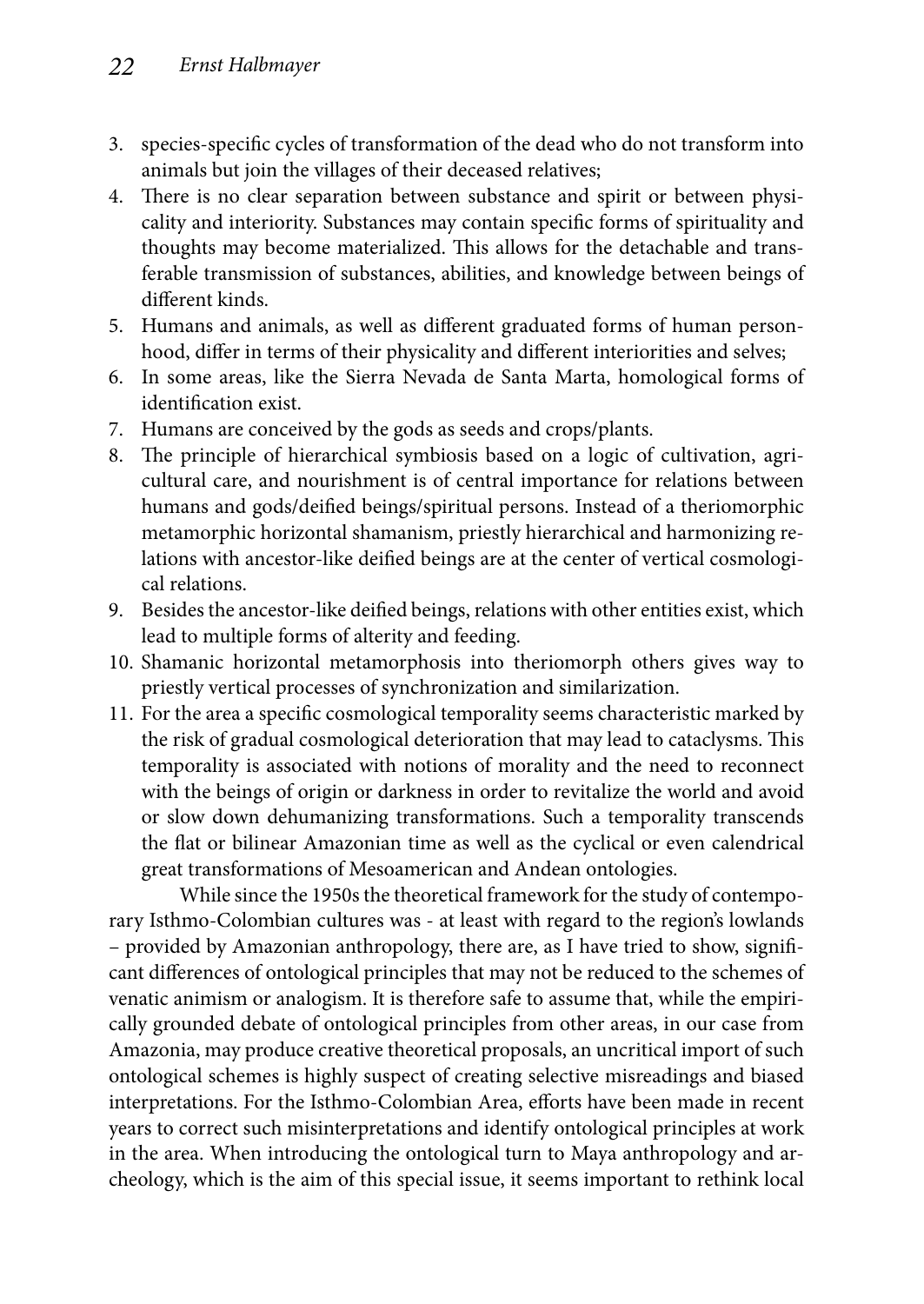principles in ontological terms and avoid the imposition of theoretically attractive, but only partially fitting ontological schemata, as such a procedure might produce systematically selective misinterpretations of local ontological principles.

### **References**

Arenas Gómez, Jose

2020a Parents Who Own Lives: Relations and Persons among the I´ku, a Chibchan Group in Colombia. In A*merindian Socio-Cosmologies between the Andes, Amazonia and Mesoamerica: Toward an Anthropological Understanding of the Isthmo-Colombian Are* edited by Ernst Halbmayer, pp. 181–204. Routledge, London and New York.

2020b Vitalidades en flujo: de pagar, ofrendar y alimentar a los seres del origen entre la gente Iku. *Tabula Rasa* 36: 73–99.

Århem, Kaj

- 2016 South Asian Animism in Context. In *Animism in South-East Asia*, edited by Kaj Århem and Guido Sprenger, pp. 3–30. Abingdon & New York, Routledge.
- Bozzoli Vargas, M. E.
- 1979 *El nacimiento y la muerte entre los Bribris*, Editorial de la Universidad de Costa Rica, San José.
- Castillo, Dionisio

1989 *Mito y sociedad en los Barí*. Amurú Ediciones, Salamaca.

Cervantes Gamboa, Laura

1990 *Sular—Playing for the Dead: A Study of Bribri Funerary Chants as Speech Acts*. MA thesis, State University of New York, Albany.

Chaumeil, Jean-Pierre

2007 Bones, flutes, and the dead. Memory and funerary treatments in Amazonia. In: *Time and Memory in Indigenous Amazonia. Anthropological perspectives*, edited by Carlos Fausto und Michael Heckenberger, p. 243–283. University Press of Florida, Gainesville.

Christenson, Allen J.

2017 "Who Shall Be a Sustainer?": Maize and Human Mediation in the Maya Popol Vuh. In *Global History of Literature and the Environment*, edited by John Parham and Louise H. Westling, pp. 93–106. Cambridge University Press, Cambridge.

Constenla Umaña, A.

- 1991 *as Lenguas del Área Intermedia: Introducción a su Estudio Areal*. Editorial de la Universidad de Costa Rica, San José.
- 2012 Chibchan Languages. In *The Indigenous Languages of South America: A Comprehensive Guide*, edited by Lyle Campbell and Verónica Grondona, pp. 391–439. Mouton de Gruyter, Berlin

Descola, Philippe

2011 *L'écologie des autres: l'anthropologie et la question de la nature*. Quae, Versailles.

2013 *Beyond Nature and Culture*. University of Chicago Press, Chicago.

Drennan, R. and C. Uribe (editors)

1987 *Chiefdoms in the Americas*. University Press of America, Lanham.

Drennan, Robert D.

1995 Chiefdoms in Northern South America. *Journal of World Prehistory* 9 (3): 301–340.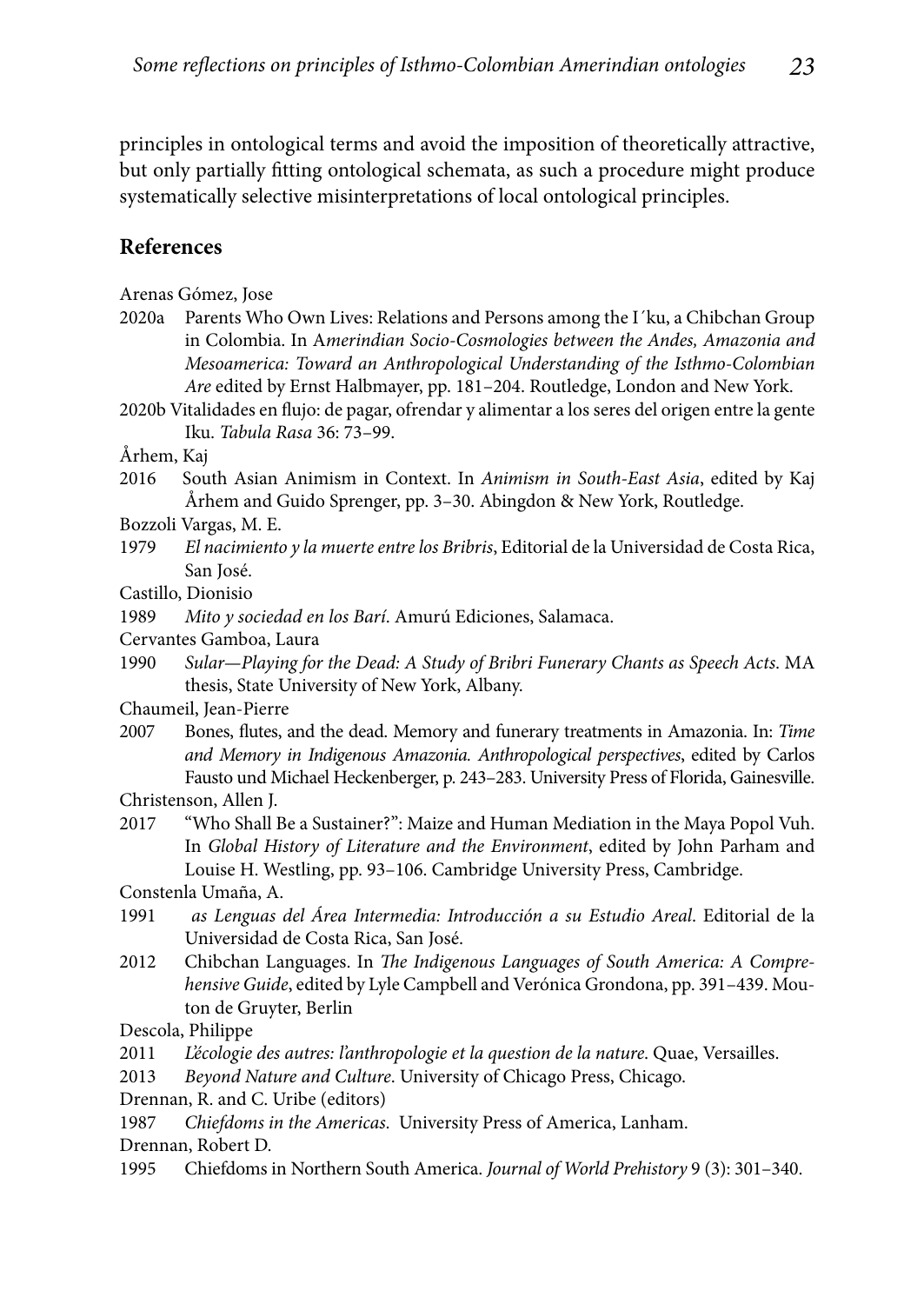Falchetti, Ana María

- 2001 The Transformation of the Seed: Ritual Offerings and Trade among the Uwa of Colombia. *Journal of Latin American Lore* 21 (1): 109–142.
- Fausto, Carlos
- 1999 Of enemies and Pets: Warfare and Shamanism in Amazonia. *American Ethnologist*  26 (4): 933–956.

Fortis, Paolo

- 2012 *Kuna Art and Shamanism: An Ethnographic Approach*. University of Texas Press, Austin.
- Geurds, Alexander and Laura N. K. van Broekhoven
- 2010 The Similarity Trap: Engineering the Greater-Caribbean, a Perspective from the Isthmo-Colombian Area. *Journal of Caribbean Archaeology* 3: 52–75.

Goletz, Anne

- 2020 Receiving the Armadillo's Song: Oneiric Knowledge Transmission Between an Armadillo and a Wise Woman in Sokorpa, Yukpa Territory in Northern Colombia. *Tabula Rasa* (36): 267–292.
- Haberland, Wolfgang
- 1957 Black-on-Red Painted Ware and Associated Features in the Intermediate Area. *Ethnos* 22 (3-4): 148–161.

Halbmayer, Ernst

- (under review): "Dying" and the Moral Judgement of Life: Cosmology, Obstacles and Support on the Long Way to a New Life among Chibchan-speaking Groups. In *Universos chibchas. Nuevas aproximaciones a la unidad y la diversidad humana del área istmo-colombiana*, edited by Niño Vargas, Juan Camilo and Stephen Beckerman, Ediciones Uni Andes, Bogotá.
- 2010 *Kosmos und Kommunikation. Weltkonzeptionen in der südamerikanischen Sprachfamilie der Cariben.* Facultas Verlag, Wien.
- 2012 Amerindian Mereology: Animism, Analogy, and the Multiverse. *Indiana* 29: 103–126.
- 2013 Securing a Life for the Dead among the Yukpa: The Exhumation Ritual as a Temporary Synchronization of Worlds. *Journal de la Société des Américanistes* 99 (1): 105–140.
- 2019 Amerindian Sociocosmologies of Northwestern South America: Some Reflections on the Dead, Metamorphosis, and Religious Specialists 1. *Journal of Latin American and Caribbean Anthropology* 24 (1): 13–31.
- 2020a *Amerindian Socio-Cosmologies between the Andes, Amazonia and Mesoamerica: Toward an Anthropological Understanding of the Isthmo-Colombian Area*. Routledge, London and New York.
- 2020b Bailando recién nacidos, sometiendo enemigos, formando guerreros: el baile del niño como fuente de fuerza, vitalidad, y resistencia entre los yukpa. *Tabula Rasa* 36: 293–320.
- 2020c Introduction: Toward an Anthropological Understanding of the Area between the Andes, Mesoamerica, and the Amazon. En *Amerindian Socio-Cosmologies between the Andes, Amazonia and Mesoamerica: Toward an Anthropological Understanding of the Isthmo-Colombian Area,* edited by Ernst Halbmayer, pp. 3–33. Routledge, London and New York.
- 2020d Kinship, Clanship, and Hierarchy in the Isthmo–Colombian Area. In *Amerindian Socio-Cosmologies between the Andes, Amazonia and Mesoamerica: Toward an An-*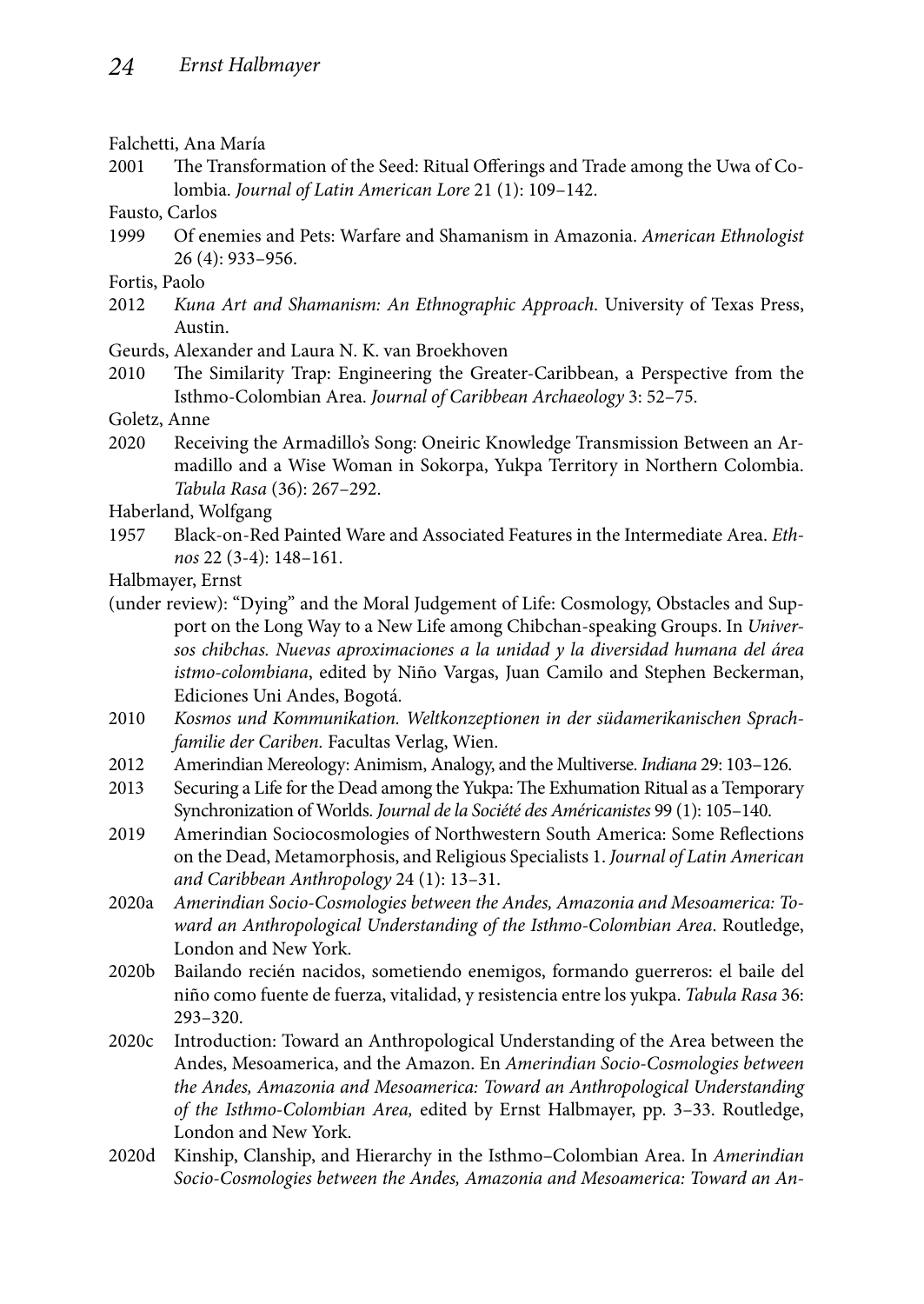*thropological Understanding of the Isthmo-Colombian Area*, edited by Ernst Halbmayer, pp. 88–122. Routledge, London and New York.

Helms, Mary W.

- 1980 Succession to High Office in Pre-Columbian Circum-Caribbean Chiefdoms. Man *(N.S.)* 15(4): 718–731.
- 1992 Cosmovision of the Chiefdoms of the Isthmus of Panama. In *The Ancient Americas: Art from Sacred Landscapes*, edited by Richard F. Townsend pp. 217–228, Prestel Verlag, Munich.
- Hill, Jonathan D. and Fernando Santos-Granero (editors)
- 2002 *Comparative Arawakan Histories: Rethinking Language Family and Culture Area in Amazonia*. University of Illinois Press, Urbana.
- Hofman, Corinne L., Alistair J. Bright, R. Rodríguez Ramos, Recinto de Utuado and P. de Ciencias Sociales
- 2010 Crossing the Caribbean Sea: towards a Holistic View of Pre-Colonial Mobility and Exchange. *Journal of Caribbean Archaeology* 3: 1–18.
- Hoopes, John W. and Oscar M. Fonseca Z.
- 2003 Goldwork and Chibchan identity: Endogenous Change and Diffuse Unity in the Isthmo-Colombian Area. I): In G*old and Power in Ancient Costa Rica, Panama, and Colombia. A Symposium at Dumbarton Oaks, 9 and 10 October 1999*, edited by Jeffrey Quilter and John W. Hoopes, pp. 49-90. D.C: Dumbarton Oaks Research Library and Collections, Washington.
- Kaviany, Schabnam
- 2020 Plant Ontologies among the Bribri of Talamanca, Costa Rica. In *Amerindian Socio-Cosmologies between the Andes, Amazonia and Mesoamerica: Toward an Anthropological Understanding of the Isthmo-Colombian Area*, edited by Ernst Halbmayer, pp. 279–302. Routledge, London and New York.
- Keegan, William F. and Morgan D. MacLachlan
- 1989 The Evolution of Avunculocal Chiefdoms: A Reconstruction of Taino Kinship and Politics. *American Anthropologist* 91: 613–630.
- Kirchhoff, Paul
- 1943 Mesoamerica. Sus limites geográficos, composicón étnica y carateres culturales. *Acta Americana* 1: 92–107.

Köhler, Ulrich

2001 "Debt-payment" to the Gods among the Aztec: the Misrendering of a Spanish expression and its Effects. *Estudios de cultura Náhuatl* 32.

Kurella, Doris

- 1993 *Handel und soziale Organisation im vorspanischen nördlichen Andenraum: zur politischen Ökonomie subandiner Häuptlingstümer im Gebiet des ehemaligen Nuevo Reino de Granada vor der Eroberung durch die Spanier im frühen 16. Jahrhundert*. Holos, Bonn.
- 1998 The Muisca: Chiefdoms in Transition. In *Chiefdoms and Chieftaincy in the Americas*, edited by Elsa M. Redmond, pp. 189–216. University of Florida Press, Gainesville.

Langebaek, Carl Henrik

2005 *Th e Pre-Hispanic Population of the Santa Marta Bays: a Contribution to the Study of the Development of the Northern Colombian Tairona Chiefdoms*. University of Pittsburgh: Center for Comparative Archaeology, Pittsburgh.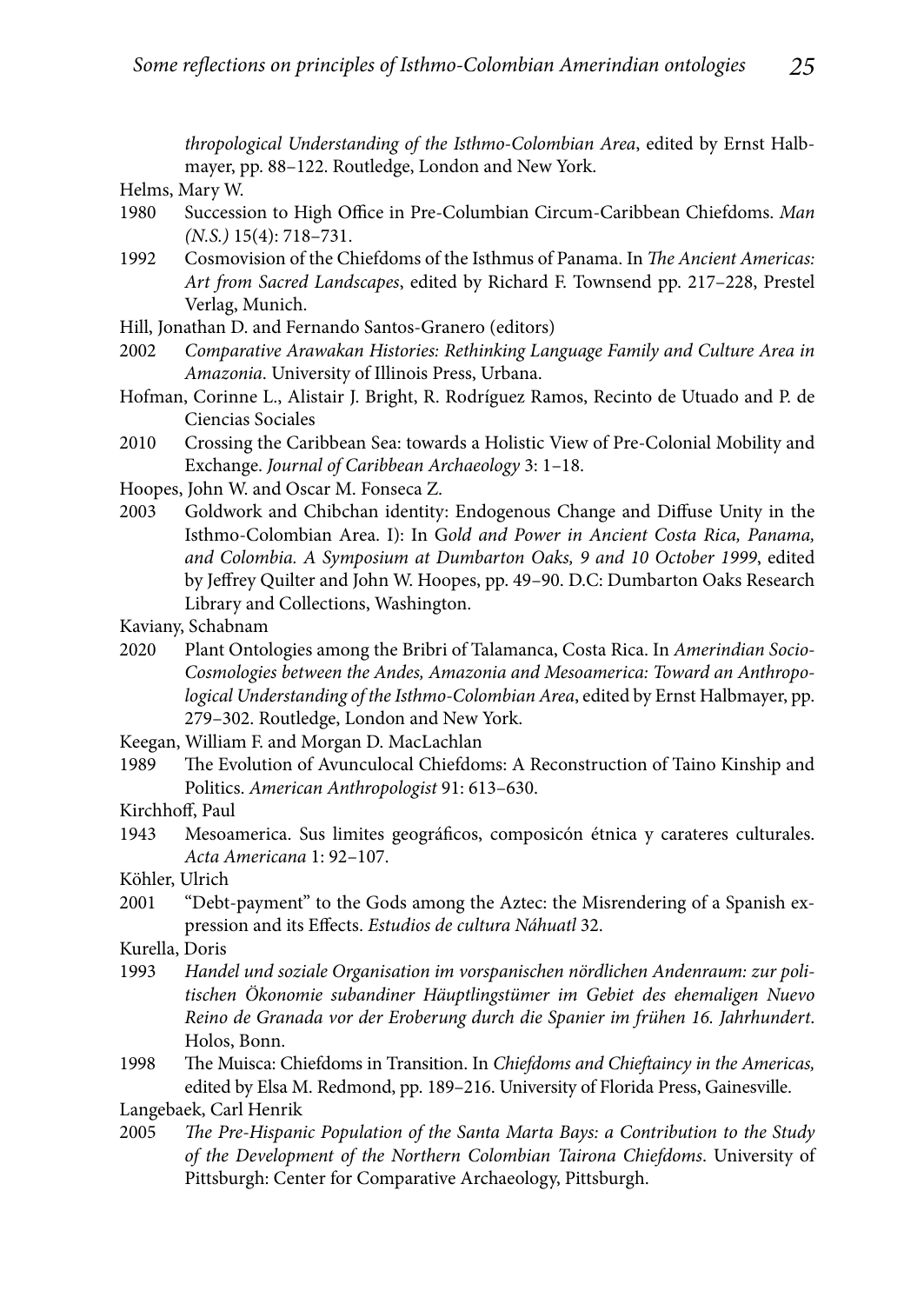#### Losonczy, Anne Marie

- 2020 Murderous Spirits: Shamanic Interpretation of Armed Violence, Suicide, and Exhumation in the Economy of Death of the Emberá (Chocó, Antioquia, Colombia). In *Amerindian Socio-Cosmologies between the Andes, Amazonia and Mesoamerica: Toward an Anthropological Understanding of the Isthmo-Colombian Area*, edited by Ernst Halbmayer, pp. 330–344. Routledge, London and New York.
- 1986 La sagesse el le nombril. Rites de naissance et sages-femmes chez les Embera et les Afro-Colombiens du Haut-Choco (Colombie). *Civilisations* 36 (1/2): 259–287.
- 1987 Le nom et l'origine: Constitution de l'identité individuelle chez les Embera du Choco. *Civilisations* 37 (2): 229–247.
- Maffie, James
- 2019 Th e Nature of Mexica Ethics. In *Comparative Metaethics: Neglected Perspectives on the Foundations of Morality*, edited by Colin Marshall, pp. 60–80,. Routledge London and New York.

Mancuso, Alessandro

- 2020 The place of Livestock in Human-Nonhuman Relationship among the Wayuu. In *Amerindian Socio-Cosmologies between the Andes, Amazonia and Mesoamerica: Toward an Anthropological Understanding of the Isthmo-Colombian Area*. London and New York: Routledge, pp. 303–329.
- Martínez Mauri, Mònica
- 2019 What Makes the Gunas Dules? Reflections on the Interiority and the Physicality of People, Humans, and Nonhumans. *Journal of Latin American and Caribbean Anthropology* 24 (1): 52–69.
- 2020a Th ings, Life, and Humans in Guna Yala (Panama): Talking about *molagana* and *nudsugana* inside and outside Guna Society. In *Amerindian Socio-Cosmologies between the Andes, Amazonia and Mesoamerica: Toward an Anthropological Understanding of the Isthmo-Colombian Area*, edited by Ernst Halbmayer, pp. 257–278. Routledge, London and New York.
- 2020b Trocas entre os humanos e as árvores na região istmo-colombiana. Contribuições etnográfi cas desde Gunayala (Panamá). *Tabula Rasa* 36: 131–149.
- Martínez Mauri, Mònica and Ernst Halbmayer (editors)
- 2020 Ofrendas, intercambios y otros modos de relación en las socio-cosmologías indígenas contemporáneas del área istmo-colombiana. *Tabula Rasa* 36 (Special Issue): 19–320.

Matthews, William

2017 Ontology with Chinese Characteristics: Homology as a Mode of Identification. *HAU: Journal of Ethnographic Theory 7 (1): 265-285.* 

Murra, John

1972 El control vertical de un máximo de pisos ecológicos en las sociedades andinas. In *Formaciones ecoómicas y políticas del mundo andino*, edited by John Murra, pp. 59–115. Instituto de Estudios Peruanos, Lima.

Needham, Rodney

1975 Polythetic Classification: Convergence and Consequences. *Man* (N.S.) 10: 349– 369.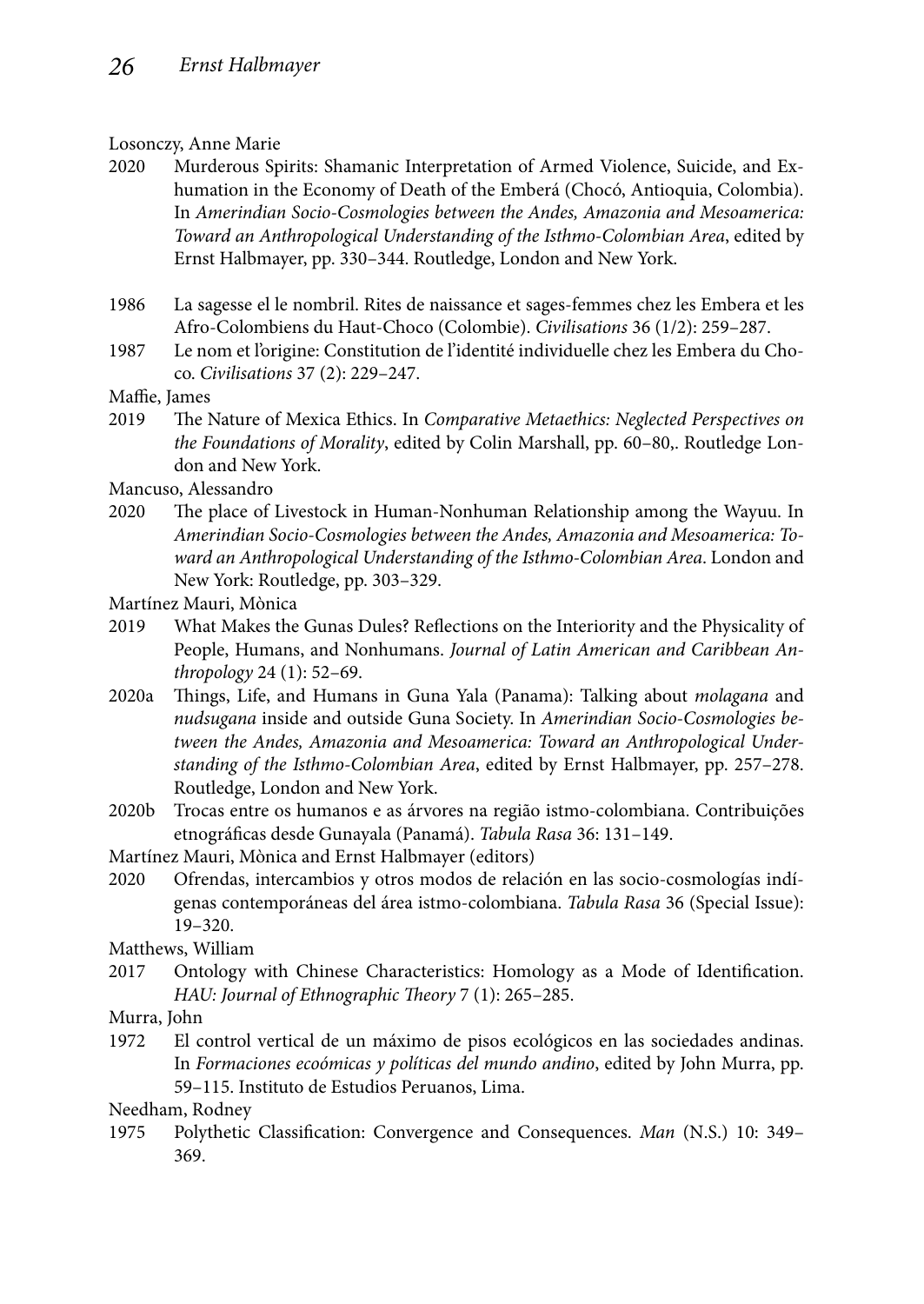Niño Vargas, Juan Camilo

 under review El universo cultivado. Humanidad y agricultura en los cosmos chibchas. In *Universos chibchas. Nuevas aproximaciones a la unidad y la diversidad humana del área istmo-colombiana,* edited by Niño Vargas, Juan Camilo and Stephen Beckerman, Ediciones Uni Andes, Bogotá.

- 2008 Ciclos de destrucción y regeneración: experiencia histórica entre los ette del norte de Colombia. *Historia Crítica* 35: 105–129.
- 2018 *Cosmos Ette. Ethnographie d'un univers du Nord de la Colombie*. Ph.D Thesis. École des hautes études en sciences sociales, Paris.
- 2020a An Amerindian Humanism: Order and Transformation in Chibchan Universes. In *Amerindian Socio-Cosmologies between the Andes, Amazonia and Mesoamerica: Toward an Anthropological Understanding of the Isthmo-Colombian Area*, edited by Ernst Halbmayer, pp. 37–60. Routledge, London and New York.
- 2020b La división cósmica de las labores terrenales. Interacción entre humanos y no-humanos en los campos de cultivo ette. *Tabula Rasa* 36: 45–71.

Orobitg, Gemma

- 2020 Sangre y lógica del don entre los indígenas pumé de Venezuela. Un modelo femenino del cosmos. *Tabula Rasa* 36: 223–245.
- Osborn, Ann
- 1988 El multiculturalismo en los Andes Orientales. *Revista de Antropología* 4 (2): 23–42.
- 2009 *The Four Seasons of the U'wa: A Chibcha Ritual Ecology in the Colombian Andes.* Sean Kingston, Wantage.
- Oyuela-Caycedo, Augusto
- 2008 Late Pre-Hispanic Chiefdoms of Northern Colombia and the Formation of Anthropogenetic Landscapes. In *Handbook of South American Archeology*, edited by Helaine Silverman and William H. Isbell, pp. 405–428. Springer New York.
- Peña, Enrique Margery
- 1994 *Mitología de los bocotás de Chiriquí*. Ediciones Abya-Yala, Quito.
- Perrin, Michel
- 1987 The Way of the Dead Indians: Guajiro Myths and Symbols.: University of Texas Press, Austin.
- Pitrou, Perig
- 2016 Co-activity in Mesoamerica and in the Andes. *Journal of Anthropological Research*  72 (4): 465–482.
- Redmond, Elsa M. (editor)
- 1998 Chiefdoms and Chieftaincy in the Americas. University of Florida Press, Gainesville.
- Reichel-Dolmatoff, Gerardo
- 1975 Templos kogi. Introducción al simbolismo y a la astronomía del espacio sagrado. *Revista Colombiana de Antropología* 19: 199–245.
- 1976 Training for the Priesthood among the Kogi of Colombia. En *Enculturation in Latin America: An Anthology (Latin American Studies Series and Latin American Studies, 37)*, edited by Johannes Wilbert, pp. 265–288. UCLA Latin American Center Publications, University of California, Los Angeles.
- 1978 Th e Loom of Life: A Kogi Principle of Integration. *Journal of Latin American Lore* 4  $(1): 5-27.$